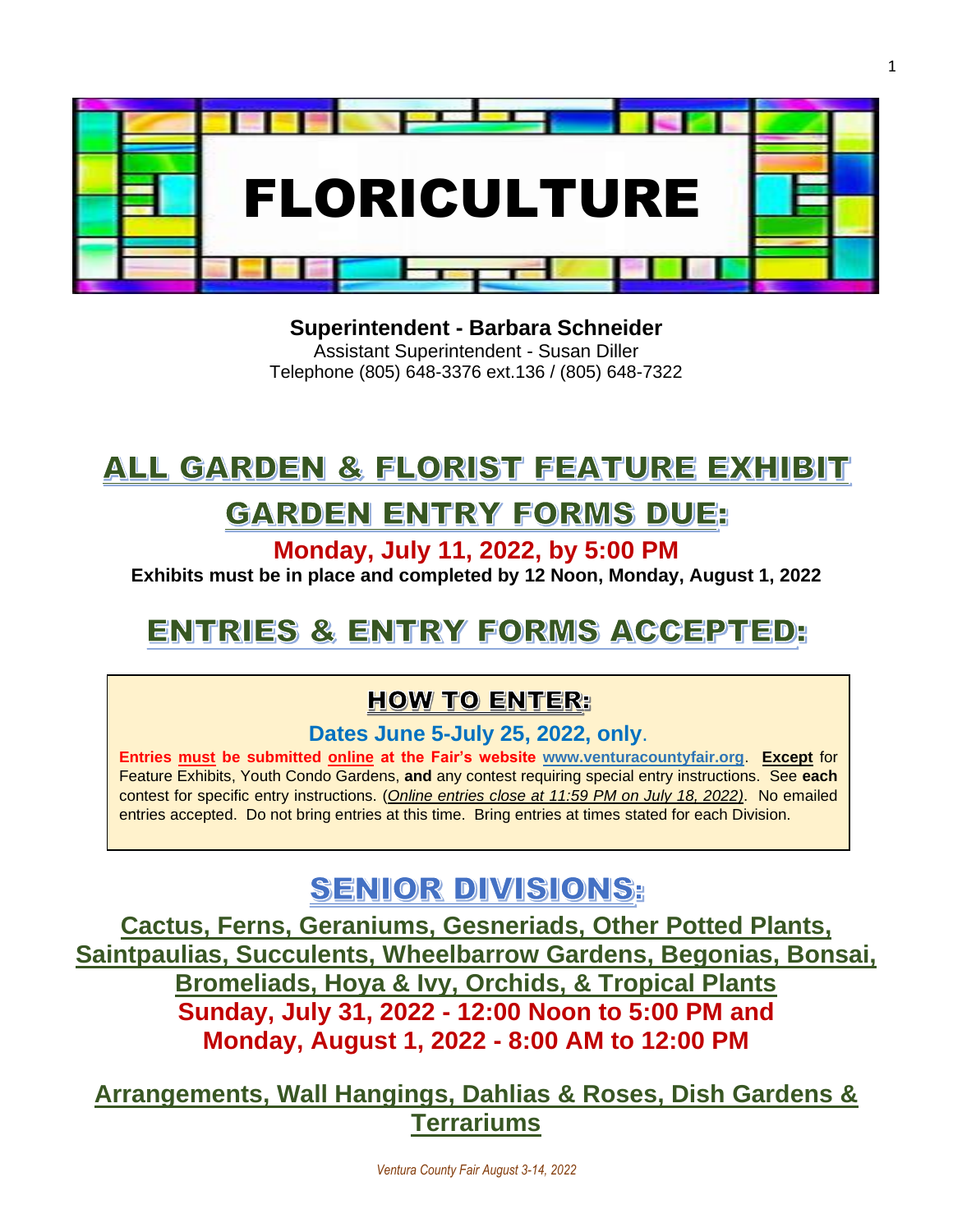### **Saturday, August 6, 2022 - 8:00 AM to 11:00 AM**

### **Annuals, Begonias, Bulbs, Chrysanthemums, Hibiscus, Saintpaulias, Perennials, Vine Blooms & Exotics Saturday, August 13, 2022 - 8:00 AM to 11:00 AM**

### OPEN YOUTH ENTRIES & ENTRY FORMS ACCEPTED:

**Plants**

### **Sunday, July 31, 2022 - 12:00 Noon to 5:00 PM** and **Monday, August 1, 2022 - 8:00 AM to 12:00 PM**

EXHIBITORS ARE TO USE GATE 3 TO DELIVER & PICK-UP ENTRIES

### **DEPARTMENT RULES**

- 1. Exhibits must have been grown by the Exhibitor within the following Counties Santa Barbara, Ventura, Los Angeles, Orange, and San Diego, and owned by the Exhibitor 120 days prior to opening of Fair, except Divisions for Arrangements.
- 2. All Exhibitors must be Amateurs. An Amateur is defined as one who does not depend upon his art or skill for a livelihood and/or doesn't carry a Business/Commercial License. (Divisions for Commercial Nurseries, Commercial Flower Growers and Florist Feature Display excepted.)
- 3. **No passes are issued to bring in or pick-up exhibits. No passes are needed at correct entry times. All entries are to be delivered and picked up via Gate 3.** *NO Exhibitor is entitled to get their hand stamped as they leave the Fairgrounds after entering or watering their exhibit(s). Exhibitors must pay Fair admission to enter the Fair.*
- 4. Any exhibit the Judges feel is out of Class, they can/will disqualify. (Nothing will be changed after the Exhibitor finishes the entry sheet and leaves the building.) See the Superintendent or Chairperson if there are questions on entries.
- 5. **Exhibitors MUST leave the building until after judging is completed.**
- 6. The entries entered in the "Any Other" categories should not be listed anywhere else in the book one type of exhibit/one Class only, except in collections of different types of exhibits. (Example: Single Cactus also a Collection of 3 Cacti.)
- 7. No judging information will be given out over the telephone.
- 8. No exhibit will be released before the time stated in the Rules of Exhibit Class. *All articles must be claimed no later than 5:00 PM, Monday, August 15, 2022.* All Feature Exhibits must be removed by **2:00 PM**, Wednesday, August 17, 2022. *For* **e***xceptions see Superintendent.*
- 9. Checks and vouchers, other than for Feature Displays, can be picked up on the Monday after Fair. *Vouchers are issued for premiums of less than \$20 and are to be redeemed on Monday, August 15, 2022, between 12:00 pm and 7:00 pm at the Fair Administration Office ticket window. Vouchers expire on October 28, 2022, and will not be redeemed after this date.*
- 10. On the Entry Form, the Exhibitor is the person/organization who the premium check is made payable to. *A \$25 fee will be deducted from premium winnings for any check that is reprinted for name change.*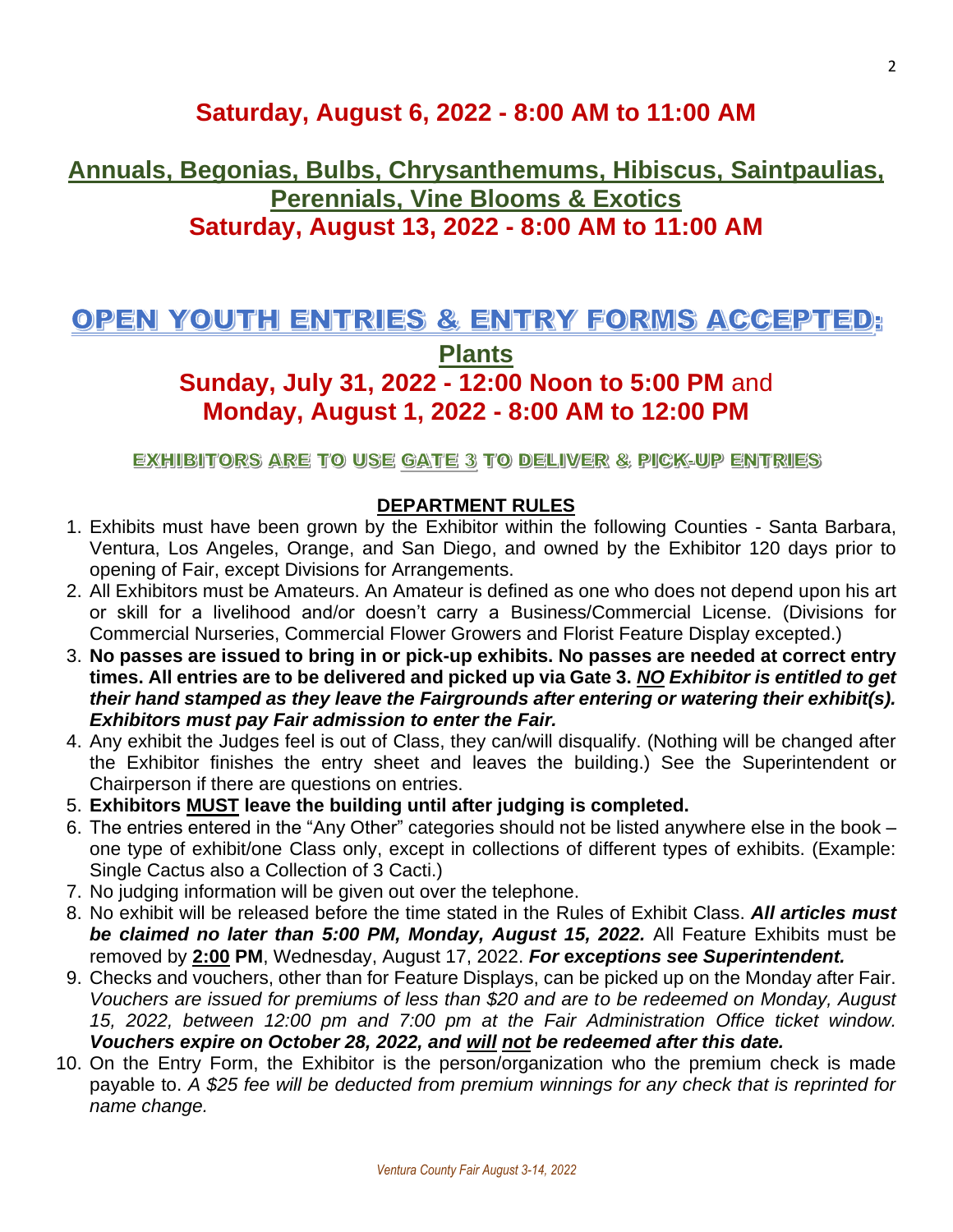- 11. Containers for cut flowers provided by the Fair. **Fair vases must be used for all cut flowers,** *NO exceptions.*
- 12. Management is not responsible for loss or damage to plants, containers, or accessories.
- 13. Cultivated flowers, shrubs and trees accepted, except in arrangement classes for weeds and grasses.
- 14. Stems of cut flowers should be of same variety, unless specified as mixed colors or varieties.
- 15. Botanical and/or hybrid name of all plants and cut flowers are required (example: Begonia "Cleopatra").
- 16. Any article not suitable for display will be removed by the Management.
- 17. **Arrangements must have living or dried plant material,** *no artificial material***.**
- 18. All tags/cards relating to the plant must be on or with the container.
- 19. No exhibit that requires more than two (2) people to lift is allowed.
- 20. **EXHIBITORS WITH MORE THAN 20 ENTRIES PLEASE ARRIVE BY 8:00 AM TO ALLOW ENOUGH TIME TO ENTER ALL ITEMS.**
- 21. *Management reserves the right to reject any entry and/or display accessory it deems objectionable or inappropriate.*
- 22. *Exhibitors are to use Gate 3 to deliver and pick-up entries. Admission passes are not required during scheduled entry and pick-up times. See entry dates for entry times.*
- 23. Building is closed on Tuesday, August 2, 2022, to all Exhibitors.

### **NO SOCIETY GARLIC PERMITTED ANYWHERE**

## **GARDENS & FLORIST FEATURE EXHIBIT DISPLAYS**

**Entry Forms due:** Monday, July 11, 2022, by 5:00 PM. For an entry form, please call (805) 648- 3376.

### **Entries limited to space available – contact Superintendent (805) 648-3376 ext. 136 or (805) 648-7322 for exhibit space.**

Feature Exhibits must be in place and completed: 12 Noon, Monday, August 1, 2022. **Judging:** Tuesday, August 2, 2022 - NOON

**To be removed:** See Department Rule 8. Flowers in Professional Florist displays **must** be replaced Monday, August 8, 2022, by 11:00 AM

### **FEATURE DISPLAY RULES**

- 1. All Feature Displays, unless otherwise stated, must be a Garden or part of a Garden.
- 2. Display Gardens must comply with the minimum / maximum square footage requirements of the judging Division and Class, or as specified by the Superintendent. The assignment of garden space and size is at the discretion of the Superintendent.
- 3. A design plan of the Feature Display (except Commercial Nursery ID Classes) must be submitted to the Superintendent before any work starts.
- 4. **Garden Work Schedule:** 7:00 AM to 6:00 PM daily beginning July 16, 2022. Additional work hours may be requested by contacting the Superintendent at (805) 648-3376 ext. 136.
- 5. **For safety**, children are not allowed in the tool room without an adult.
- 6. Where applicable, background should be composed primarily of plant material.
- 7. Background materials not owned by the Exhibitor may be used, **not to exceed 50%** of the total area. Garden needs to be watered 3 times during the run of the Fair.
- 8. Florists, Nurseries, and Landscape Architects may exhibit plants, plant materials and flowers, which they currently sell but do not necessarily grow.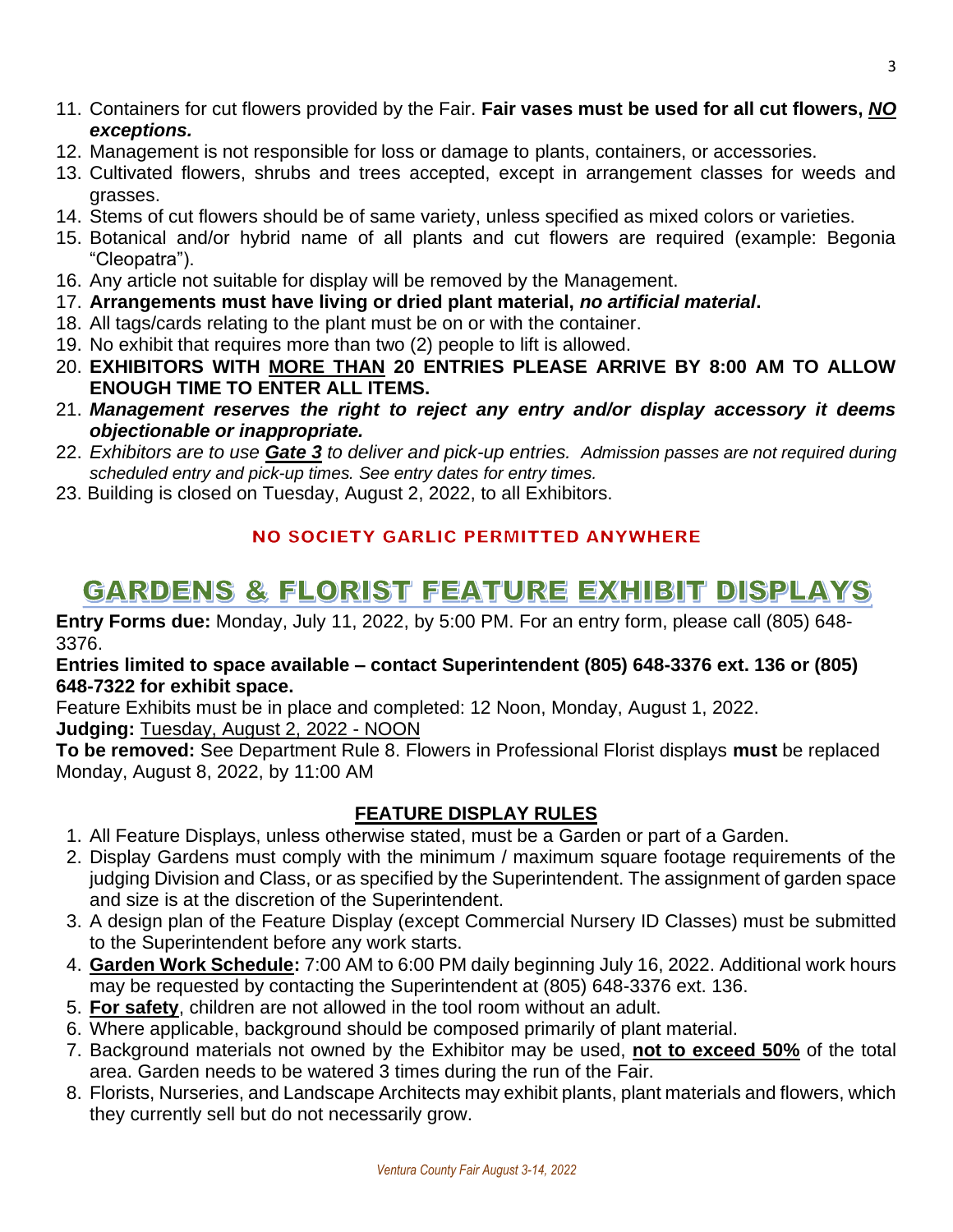**Note:** Only persons licensed to sell nursery stock may sell plant materials which have been incorporated in displays.

- 9. No artificial plant material shall be used in the Garden Display.
- 10. All plastic pots should be buried, hidden, or covered with plant or other materials.
- 11. *Sod (grass) can not constitute any more than 50% of the Garden Display.*
- 12. Garden Display will include accurate/correct plant labeling either by signage or a design plan / drawing that can be easily followed and read.
- 13. No wall/barrier can be over table height.
- 14. High School Supervisors must be on Floriculture premises while their students are working on Garden projects.
- 15. All School Projects must be done by the students themselves, except earth moving by tractor. Supervisors may assist.
- 16. In the Open Junior Classes, parents may help but the Juniors do the main body of work.
- 17. Participants names shall not be displayed until judging has been finalized.
- 18. **All Feature Exhibits must be maintained by Exhibitor.**
- 19. **Watering Times:** see the Superintendent for watering schedule.
- 20. Thank you signs for sponsors will be allowed in the displays after judging. Sponsor sign shall not exceed 11"x14". Only one sponsor sign permitted per display.
- 21. **NO PLANTS, SOD, DECORATION, ETC., MAY BE REMOVED FROM ANY GARDEN BUT YOUR OWN WITHOUT THE SUPERINTENDENT'S CONSENT.**
- 22. Premium checks will not be given to the Feature Display Exhibitor until all the exhibits are removed from the building to the satisfaction of the Superintendent.
- 23. *First time Exhibitors are limited to maximum garden size of 15' x 15'.*
- 24. **NO GARDEN/FEATURE EXHIBIT SHALL HAVE AN ENTRANCE OR EXIT FOR PUBLIC ACCESS. NO ONE IS ALLOWED IN THE DISPLAY EXCEPT THE EXHIBITOR OF THAT DISPLAY.**
- 25. *NO Exhibitor is entitled to get their hand stamped as they leave the Fairgrounds after entering or watering their exhibit(s). Exhibitors must pay Fair admission to enter the Fair.*

**DIVISION 301 - OPEN TO GENERAL CLUBS, PLANT SOCIETIES** (Minimum 10' X 12') **Premiums Offered per Class** 1st 2nd 3rd \$450 \$400 \$350

**Class** 

1. Display of Exotic Plants & their accessories

**DIVISON 302 - OPEN TO ANYONE** (300 square feet minimum) **Premiums Offered per Class**

| 1st   | 2nd   | 3rd   | 4th   |
|-------|-------|-------|-------|
| \$550 | \$450 | \$350 | \$300 |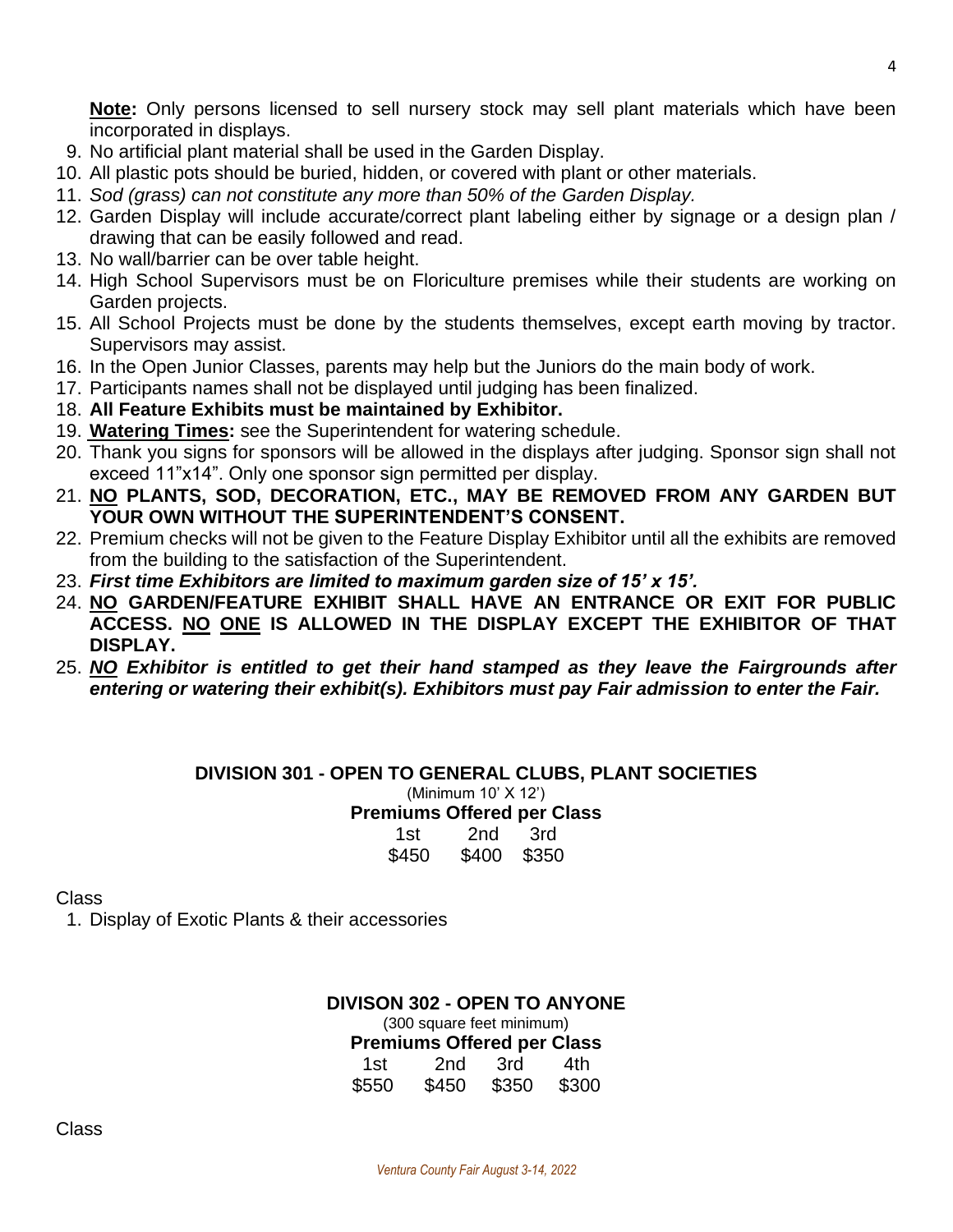- 1. Open Landscape (with Construction &/or Water)
- 2. Open Landscape (Exhibitor's choice)
- 3. Schools Open Landscape (Exhibitor's Choice)

### **DIVISION 303 – COMMERCIAL LANDSCAPE ARCHITECTS & CONTRACTORS ONLY**

(700 square feet minimum)

**Premiums Offered per Class**

1st 2nd 3rd 4th

\$725 \$675 \$600 \$550

**Note:** One small sign with name of Nursery, Architect, or Contractor allowed after judging. Background composed primarily of plant material.

Class

1. Open Landscape (Exhibitor's Choice)

### **DIVISION 304 - COMMERCIAL LANDSCAPERS AND NURSERYMEN**

(Minimum 20' X 30')

**Premiums Offered per Class**

| 1st.  | 2nd   | 3rd   | 4th   |
|-------|-------|-------|-------|
| \$600 | \$550 | \$450 | \$400 |

Class

1. Open Landscape (Exhibitor's Choice)

2. Open Landscape (with Construction &/or Water)

### **DIVISION 305 - COMMERCIAL NURSERIES**

(Minimum 200 square feet)

### **Premiums Offered per Class**

| 1st   | 2nd   | 3rd   |
|-------|-------|-------|
| \$500 | \$450 | \$400 |

Class

- 1. Display of General Nursery Stock
- 2. Display of Specialized Nursery Stock (Cacti, Ferns, Tropical Plants, etc.)
- 3. Flowering Plants (Any Type or Size)
- 4. Display of Foliage Plants (Foliage Plants must dominate)

#### **DIVISION 306 - OPEN TO INDIVIDUAL AMATEURS**

(Minimum 150 square feet)

**Note:** Background should be composed primarily of plant material. No cut material.

#### **Premiums Offered per Class**

| 1st   | 2nd   | 3rd   | 4th   |
|-------|-------|-------|-------|
| \$200 | \$175 | \$150 | \$125 |

Class

1. General Garden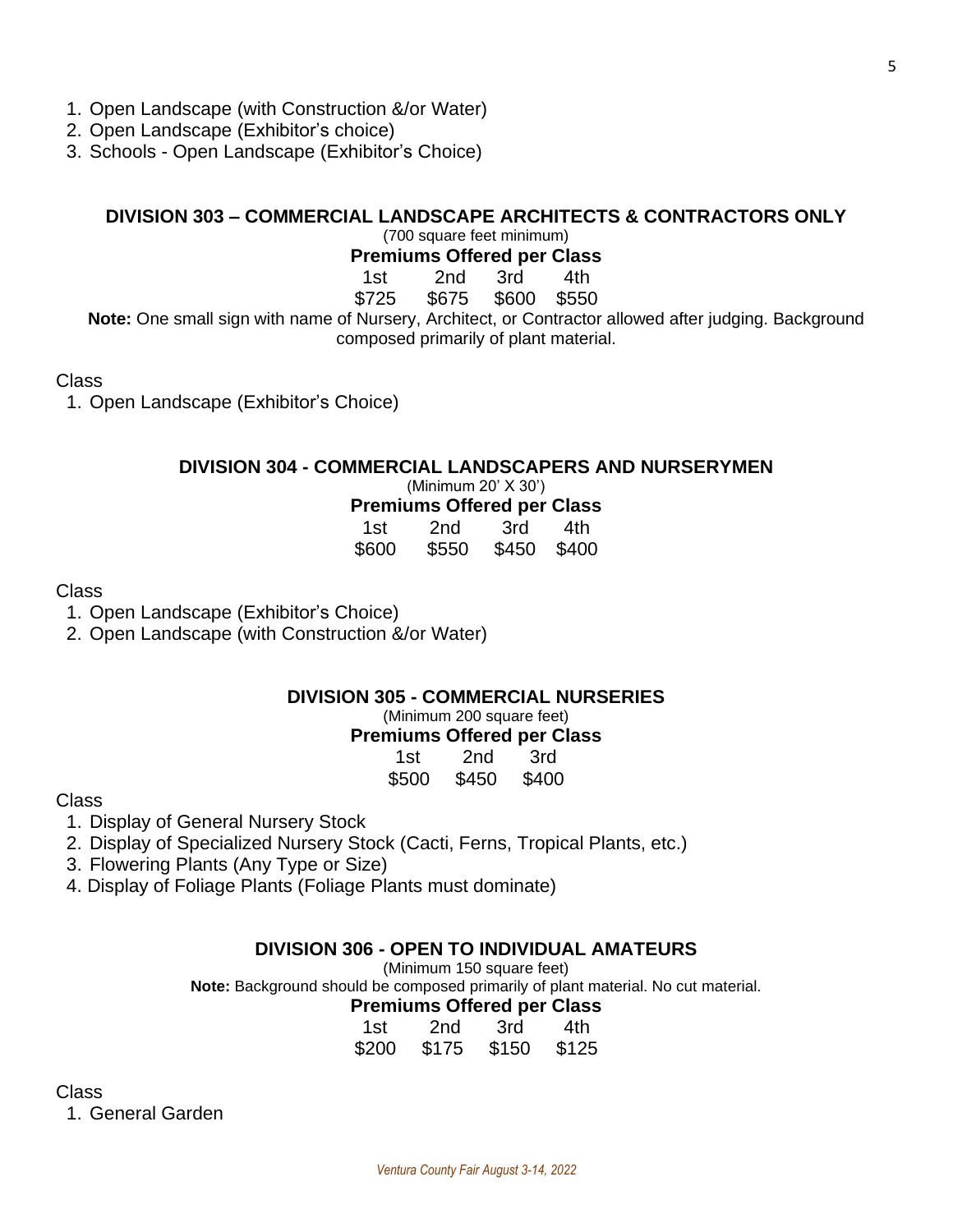2. Open Landscape

- 3. Succulents &/or Cacti Garden
- 4. Shade Garden

### **DIVISION 307 - CONDO GARDENS OPEN TO ADULTS, 15 YEARS & OVER**

See Division 361 for Youth Condo Gardens (Maximum size 100 square feet) Individual Amateur Garden to be functional **Premiums Offered per Class**

|       | remnums Onereu per Olds. |      |      |
|-------|--------------------------|------|------|
| 1st   | 2nd                      | 3rd  | 4th  |
| \$130 | \$100                    | \$85 | \$75 |

Class

- 1. Open Garden
- 2. Succulents &/or Cacti Garden
- 3. General Garden
- 4. Shade Garden

### **DIVISION 308 - COMMERCIAL FLORISTS AND/OR DESIGNERS**

(Minimum 100 square feet)

**Display MUST include a minimum of 5 separate large arrangements (minimum size 18"x 24").** Appropriate accessories required. Exhibitors **MUST** replace flowers by 9:00 AM, Monday, August 8, 2022. *Failure to replace flowers may result in loss of premiums*. Cut flowers only – potted plants as background only. One small sign (12" X 12" max.) permitted after judging (name of Florist only).

### **Premiums Offered per Class**

| 1st   | 2nd   | 3rd   |
|-------|-------|-------|
| \$500 | \$400 | \$300 |

Class

1. Display of Cut Flowers, Department Theme – "Ventura County Fair Rides Again"

### **DIVISION 309 - EDUCATIONAL DISPLAYS, OPEN TO INDIVIDUAL AMATEURS & SOCIETIES** (Minimum 10' X 10')

**Premiums Offered per Class**

| 1st   | 2nd   | 3rd   | 4th   |
|-------|-------|-------|-------|
| \$400 | \$325 | \$275 | \$250 |

### **GUIDELINES FOR EDUCATIONAL DISPLAYS**

- 1. An Educational Display features one TYPE of plant (i.e., Roses, Fuchsias, etc.) and educates the public on the many diverse forms, growth habits, pests, and general cultural requirements of the featured plants.
- 2. The Display should be attractively presented with overall eye appeal to promote interest in the featured plant.
- 3. Cultural requirements such as pruning, grooming, propagating, grafting, etc., should be demonstrated and/or graphically displayed.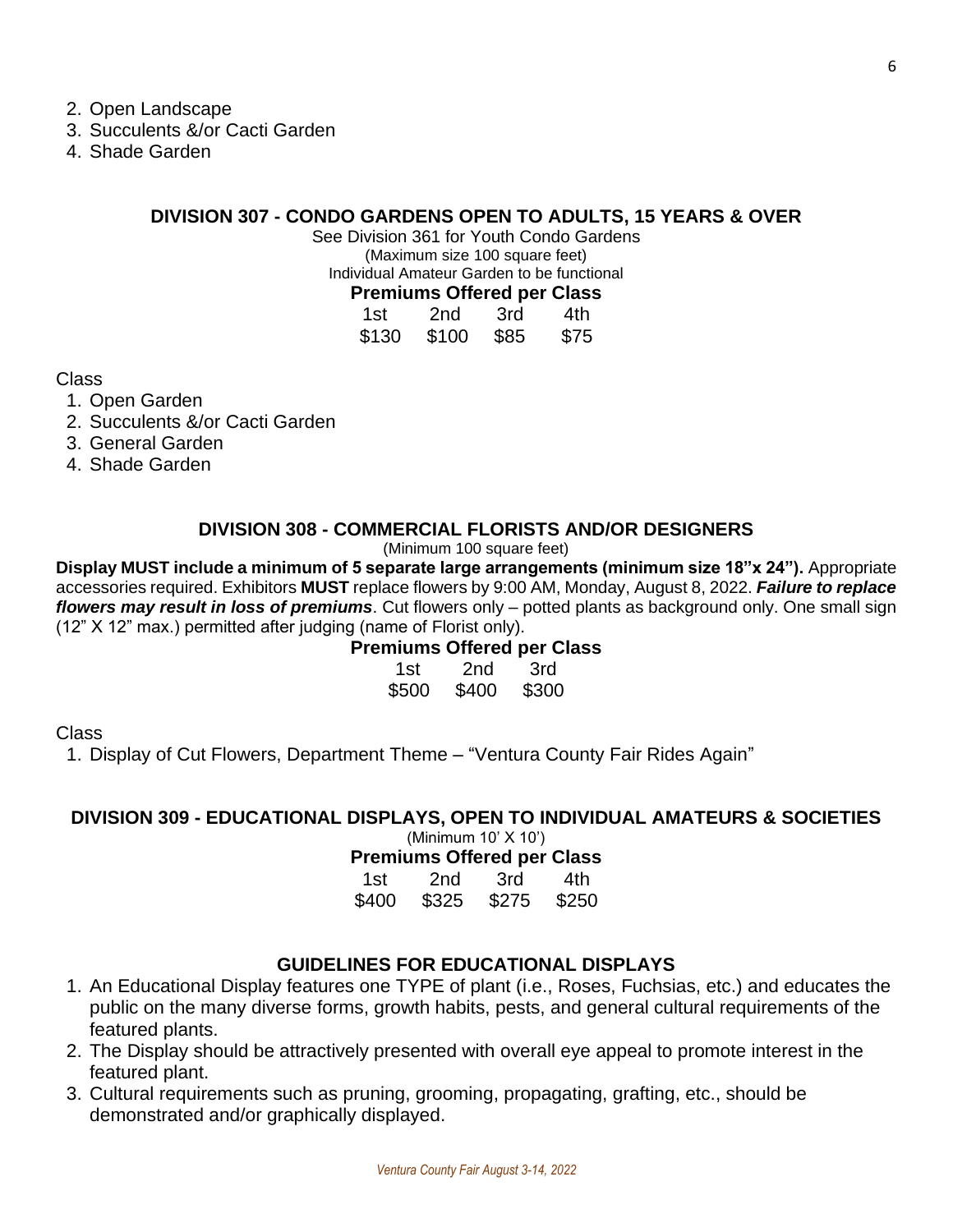- 5. Although a particular plant or type of plant is featured the public should be able to see as many diverse forms and varieties of the plant as possible.
- 6. Plant material should be groomed, correctly labeled, and of high quality, unless it shows what will happen without the proper treatment (lack of pinching on a fuchsia) as an example.
- 7. Educational handouts (a list of recommended varieties) cultural tips and plant source catalogs are desirable.
- 8. Tables provided by the Fair.

### Class

- 1. Groups
- 2. Individuals
- 3. Youth
- 4. Table Display (maximum 2-8' tables)

### **Judging Criteria for Garden/Displays - Divisions 301, 302, 303, 305, 306, 307 & 361**

### **DESIGN**

- a. Overall design creativity and originality including adheres to judging Class requirements (20%)
- b. Quality of workmanship; How well the plan is carried off; Overall appearance (15%)
- c. Functionality of plan; workable or useable garden or display (5%)

### PLANTS

- a. Plant material is of high quality in regard to health, vigor, shape and fullness; plants are free of pests, diseases, nutritional, or other quality problems (5%)
- b. Plant Presentation is effective, correctly arranged and presents an overall pleasing appearance (10%)
- c. Proper use of plants; are the plants culturally compatible with one another (15%)
- d. Plant material is well groomed (5%)

### **CONSTRUCTION**

a. Quality of construction design and workmanship; creative, original, and functional; includes ponds, waterfalls, structures, decks, walk, walls, lighting, use of rocks, etc. (20%)

### EDUCATIONAL VALUE

a. Plant plan and/or labeling: accurate, legible, and easy to read (5%)

TOTAL 100%

### **Judging Criteria for Feature Garden Displays - Divisions 301 and 305**

Educational Value (20%); Quality of plant material (30%); Variety (15%); Creativity (20%); Decoration &/or accessories (5%); Enhancement of individual plants (10%); Total 100%

### **Judging Criteria for Floral Displays - Division 308**

Originality of Design (40%); Quality of Flowers (35%); Quality of Workmanship (25%); Total 100%

### **Judging Criteria for Educational Displays – Division 309**

Educational Value (55%); Originality of Design (20%); Variety of Plant Forms (15%); Variety of Plant Needs (10%); Total 100%

### BEGONIAS, BONSAI, BROMELIADS, CACTUS, FERNS, GERANIUMS, **GESNERIADS, HOYA & IVY, ORCHIDS, POTTED PLANTS,**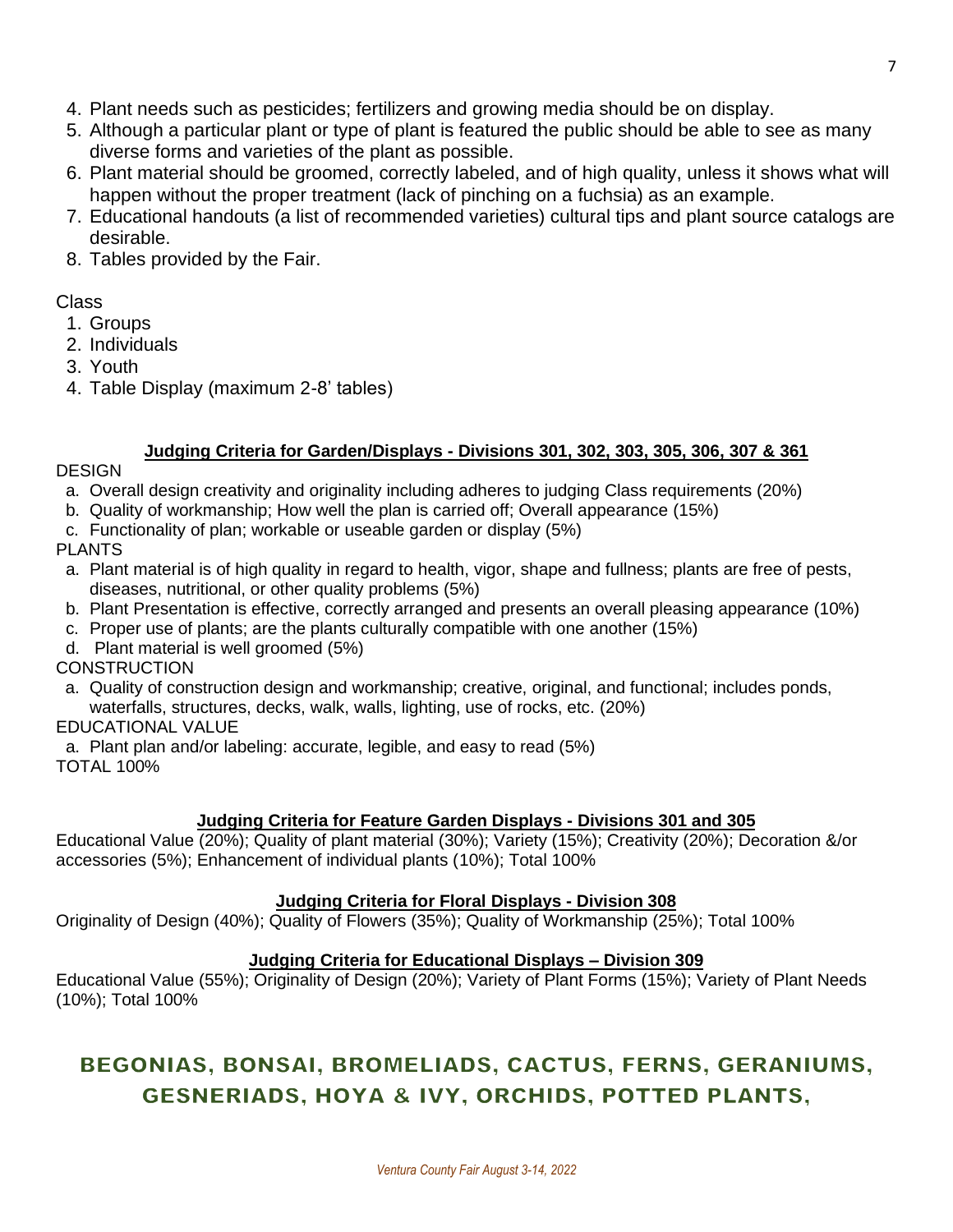### SAINTPAULIAS, SUCCULENTS, TROPICAL PLANTS & WHEELBARROW **GARDENS**

**Received:** Sunday, July 31, 2022 - 12:00 Noon to 5:00 PM or Monday, August 1, 2022 - 8:00 AM to 12:00 Noon **Judged:** Tuesday, August 2, 2022 - 1:00 PM **Removed:** Monday, August 15, 2022, by 5:00 PM

### **POTTED PLANTS**

### **Premiums Offered per Class**

1st 2nd 3rd \$7 \$6 \$5

### **DIVISION 311 – CACTUS**

Size (if specified) will be the greatest dimension of plant

### Class

- 1. Echinocactus, Ferocactus, Hamatocactus (Barrel types)
- 2. Echinocereus
- 3. Mammillaria
- 4. Melocactus, Discocactus
- 5. Notocactus, Parodia
- 6. Opuntia
- 7. Columnar Cactus, All Types
- 8. Cactus, Crested/Monstrose/Grafted
- 9. Cactus, Small (3" 6")
- 10. Cactus, Medium (6" 12")
- 11. Cactus, Large (over 12")

### **DIVISION 312 – FERNS**

No Asparagus Ferns (See Division 336)

### Class

- 1. Davallia
- 2. Nephrolepis
- 3. Polypodium
- 4. Staghorn Fern (Multiple Shield types)
- 5. Staghorn (Superbum)
- 6. Fern, All Other

### **DIVISION 313 – GERANIUMS**

Class

- 1. Martha Washington
- 2. Scented Types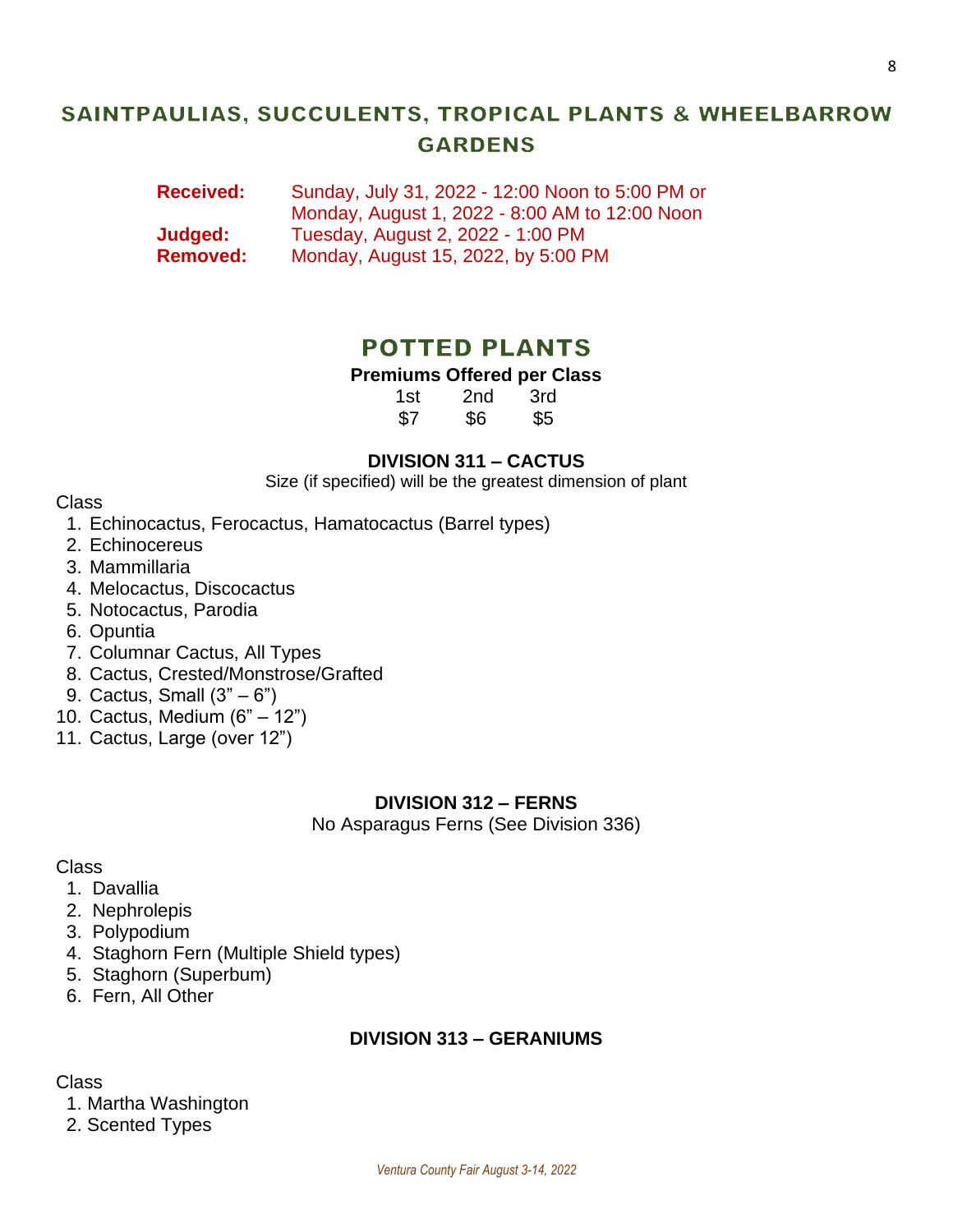3. Zonale

4. Geranium, Any Other

### **DIVISION 314 – GESNERIADS**

### Class

- 1. Gesneriad, Episcias, grown for ornamental foliage, non-Blooming
- 2. Gesneriad, Episcias, Blooming (may be in covered container)
- 3. Gesneriad, Miniature Sinningias
- 4. Gesneriad, Upright, Sinningias, Kohleria, Smithiantha, Achimenia, Streptocarpus

### **POTTED PLANTS**

### **Premiums Offered per Class**

| 1st | 2nd | 3rd |
|-----|-----|-----|
| \$7 | \$6 | \$5 |

### **DIVISION 316 – POTTED PLANTS, OTHER**

### Class

- 
- 2. Asparagus Fern, Any Other 11. Hoya, All Other
- 3. Fuchsia, Any Type 12. Ivy, Mini
- 
- 
- 
- 7. Flowering, All Others
- 8. Foliage, All Others
- 9. Rose, All Others
- 1. Asparagus Fern, Meyeri 10. Hoya, Carnosa, Any Variety
	-
	-
- 4. Philodendron 13. Ivy, Swedish (Creeping Charlie)
- 5. Pothos 14. Ivy, Variegated
- 6. Spider Plant 15. Ivy, All Other

### **DIVISION 317 – SAINTPAULIAS (African Violets)**

All plants to be typed by the Clerk at time of entry. All Classes single and double blooms

### Class

- 1. Blue/Purple/Plain, Two-Tone, any edge
- 2. Lavender/Orchid/Plain, Two-Tone, any edge
- 3. Red/Fuchsia/Coral/Wine/Plain, Two-Tone, any edge
- 4. Pink/Plain, Two-Tone, any edge
- 5. White/Tints, any edge
- 6. Variegated Foliage: Any Color Bloom, any edge

### **Miniature (not to exceed 6")**

- 7. Any Color Bloom, any edge
- 8. Variegated Foliage: Any Color Bloom, any edge

### **Semi- Miniature (not to exceed 8")**

9. Any Color Bloom, any edge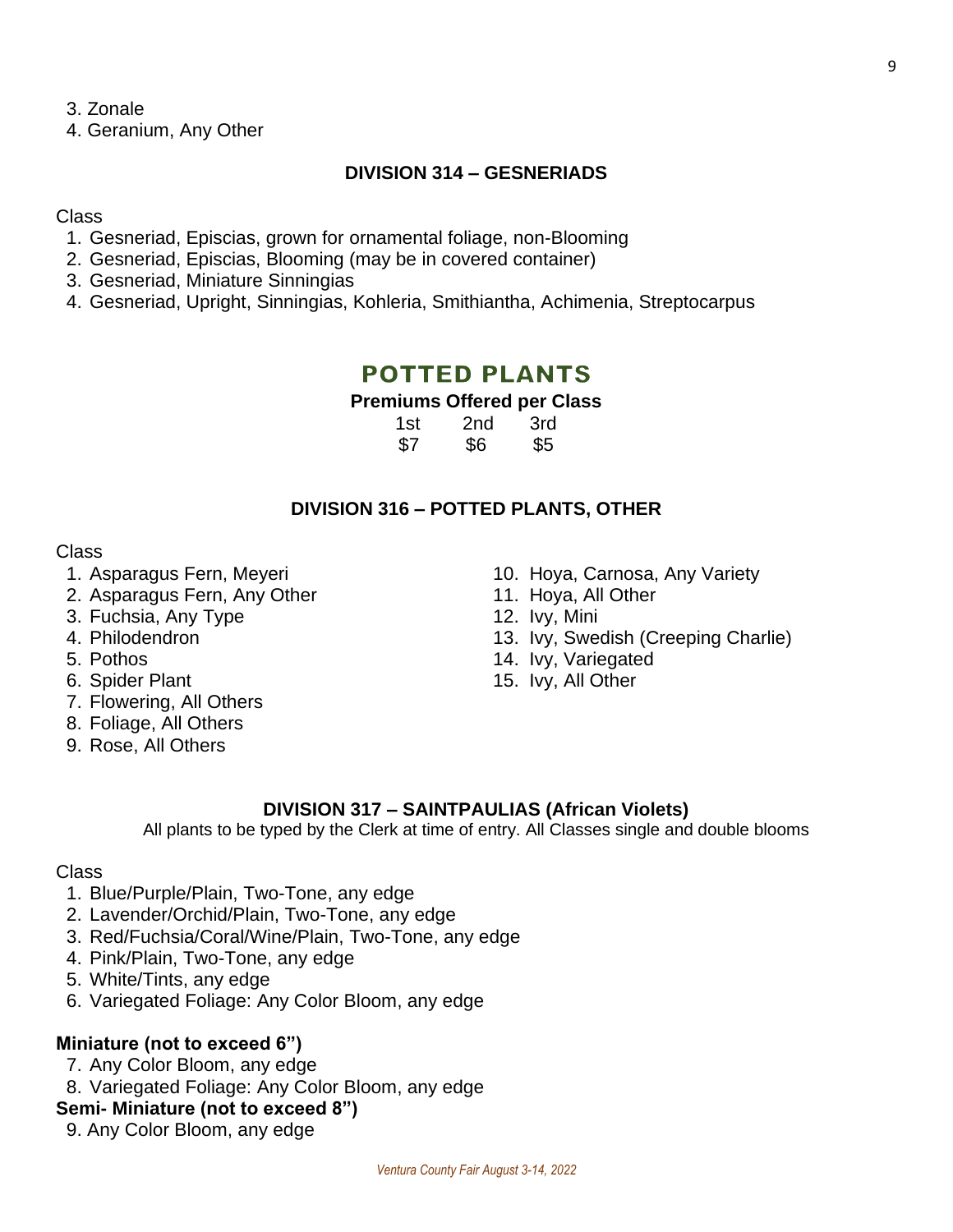### **DIVISION 318 – SUCCULENTS**

#### **(Other than Cactus)**

Size (if specified) will be the greatest dimension of plant

Class

- 1. Agave/Aloe
- 2. Crassula, Jade plants, etc.
- 3. Echeveria, Dudleya
- 4. Euphorbia, Small (under 6")
- 5. Euphorbia, Medium (6" 12")
- 6. Euphorbia, Large (over 12")
- 7. Gasteria
- 8. Haworthia
- 9. Kalanchoes
- 10. Lithops, Conophytum
- 11. Pachypodium (Madagascar Palm)
- 12. Sanseveria
- 13. Succulent, Crested/Monstrose or Grafted
- 14. Succulent, Hanging, any type
- 15. Succulent, Small  $(3<sup>n</sup> 6<sup>n</sup>)$
- 16. Succulent, Medium (6" 12")
- 17. Succulent, Large (over 12")
- 18. Caudiciform

### **DIVISION 331 – BEGONIAS**

### Class

- 1. Begonia, Rhizomatous
- 2. Begonia, Shrub-like
- 3. Begonia, Tall or Cane type
- 4. Rex Begonia, Medium Leaf
- 5. Rex Begonia, Large Leaf
- 6. Tuberous Begonia, Large Flowering, any color
- 7. Tuberous Begonia, Med. Flowering, any color
- 8. Tuberous Begonia, Small Flowering, any color
- 9. Begonia, all other

### **DIVISION 332 – BONSAI**

### Class

- 1. Bonsai, under 7" including pot
- 2. Evergreen
- 3. Exposed Root
- 4. Ginko
- 5. Maple
- 6. Bonsai, all other

### **DIVISION 333 – BROMELIADS**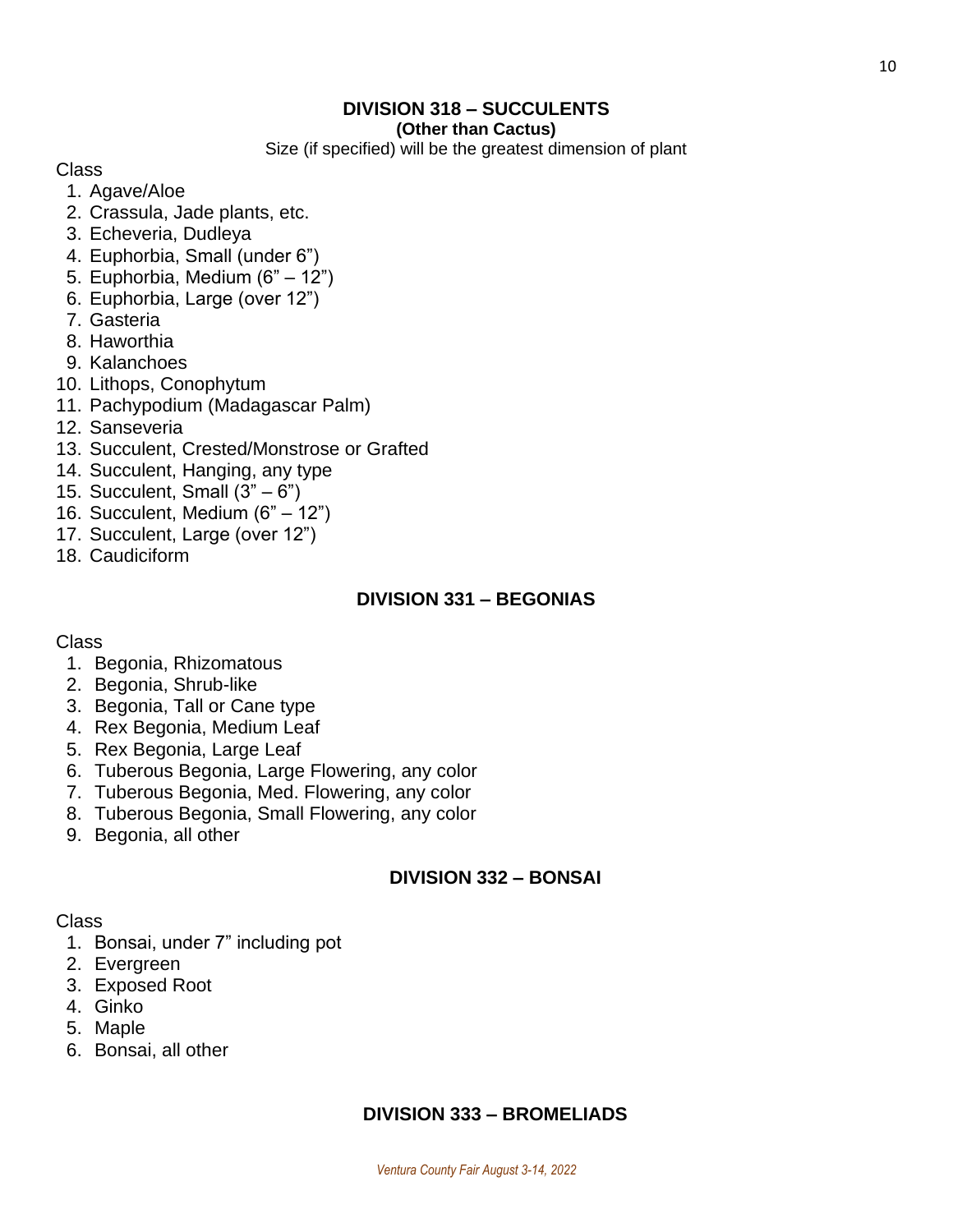### Class

- 1. Bromeliad, blooming
- 2. Bromeliad, non-blooming
- 3. Bromeliad, Neoregelia
- 4. Bromeliad, Vriesea
- 5. Tillandsia, single blooming, single plant
- 6. Tillandsia, mounted single blooming, single plant
- 7. Tillandsia, single non-blooming, single plant
- 8. Tillandsia, mounted non-blooming, single plant
- 9. Tillandsia, group blooming
- 10.Tillandsia, group non-blooming

### **DIVISION 334 – ORCHIDS**

### Class

- 
- 
- 3. Phalaenopsis Alliance 7. Epidendrum, Encyclica
- 4. Orchid, all other
- 1. Paphiopedulum 5. Orchid, Any Type Mounted
- 2. Cattleya Alliance **6. Epidendrum, Reed Stem-Type** 
	-

### **DIVISION 335 – TROPICAL PLANTS**

### Class

- 1. Ficus 6. Beaucarnia
- 2. Pepperomia 7. Spathiphyllum/Anthurium
- 3. Plumeria
- 4. Tradescantia, any type (Wandering Jew)
- 5. Tropical Plant, any other

### **DIVISION 319 - WHEELBARROW & WAGON GARDEN CONTEST**

**Entries received:** Sunday, July 31, 2022 - 12:00 PM-5:00 PM and Monday, August 1, 2022 - 8:00 AM - 12:00 PM

**Entry pick-up – Monday, August 15, 2022 - 8:00 AM – 5:00 PM**

Please use GATE 3 to deliver & pick-up entries

### **Premiums Offered per Class**

| 1st  | 2nd  | 3rd  | 4th  |
|------|------|------|------|
| \$50 | \$40 | \$30 | \$20 |

### **WHEELBARROW and WAGON GARDEN CONTEST RULES**

- 1. Plant a Container Garden in a standard size (4 cubic feet) Wheelbarrow or Child's Wagon (39" x18"). Wheelbarrow or Wagon *must* have working wheels and must be able to be moved by rolling. **Please note**: Wheelbarrows and Wagons will be displayed outside in the Garden Area and not inside the building.
- 2. Garden Theme of Exhibitor's Choice and design be creative! Possible Garden Themes: Flower Garden, Vegetable Garden, Herb Garden, Habitat (ex. Butterfly) Garden.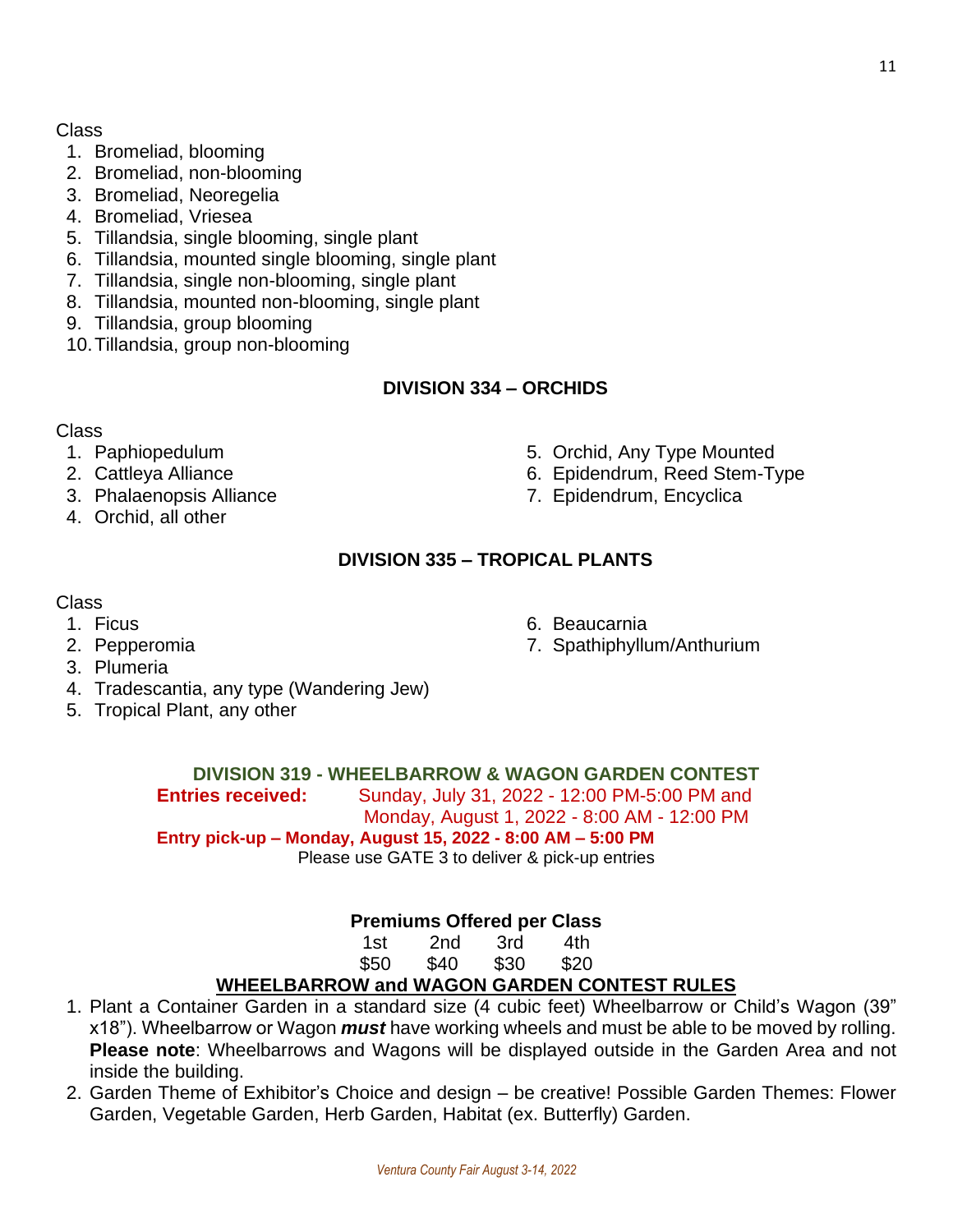- 3. Contest open to Individuals, Groups, and Families.
- 4. Limit one (1) entry per Individual or Group.
- 5. Gardens are to be completed/planted off-grounds ready for set-up.
- 6. **The following information is required: List of all plants used, plant medium any pesticides/herbicides used or organic practices**.
- 7. Gardens must be kept watered during Fair.

**No toys, figurines, or artificial materials will be allowed. No exceptions.** Class

- 1. Cacti & Succulents, Individual, Adult (15 years & over)
- 2. Cacti & Succulents, Individual, Child (11 years & under)
- 3. Cacti & Succulents, Individual, Youth (12-14 years)
- 4. Cacti & Succulents, Group, Family
- 5. Vegetables, Individual, Adult (15 years & over)
- 6. Vegetables, Individual, Child (11 years & under)
- 7. Vegetables, Individual, Youth (12-14 years)
- 8. Vegetables, Group, Family
- 9. Herbs, Individual, Adult (15 year & over)
- 10. Herbs, Individual, Child (11 years & under)
- 11. Herbs, Individual, Youth (12-14 years)
- 12. Herbs. Group, Family
- 13. Flowers, Individual, Adult (15 & over)
- 14. Flowers, Individual, Child (11 years & under)
- 15. Flowers, Individual, Youth (12-14 years)
- 16. Flowers, Group, Family

#### **Judging Criteria for Wheelbarrow/Wagon Garden**

Plants-proper use-cultural compatibility (15%); Condition (health, vigor, free of pests/disease/nutrient problems (35%); Maturity (10%); Design (functionality, creativity, originality, workmanship (40%); Total 100%

### **ARRANGEMENTS**

**Received:** Saturday, August 6, 2022 - 8:00 AM to 11:00 AM **Judged:** Saturday, August 6, 2022 - 12:00 NOON

### **DIVISION 320 – MINI ARRANGEMENTS**

To qualify, arrangements must fit into provided case, Maximum size 4" X 4"

### **Premiums Offered per Class**

| 1st | 2 <sub>nd</sub> | 3rd |
|-----|-----------------|-----|
| \$5 | \$3             | \$2 |

Class

1. Any Holiday

2. By the Sea

- 3. Bottle Arrangement
- 4. For a Doll's House
- 5. Mini Rose
- 6. Succulent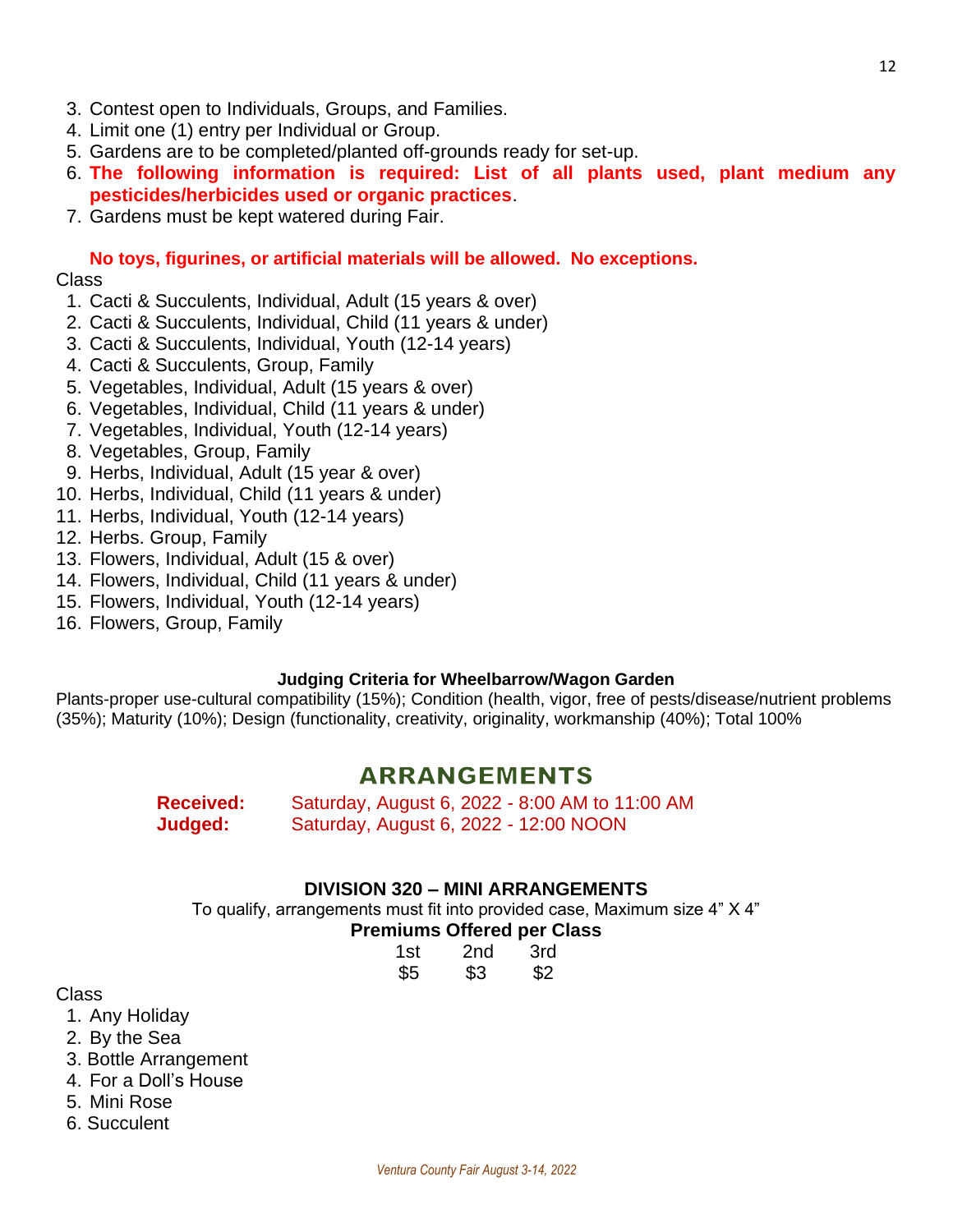- 7. Thimble Full
- 8. "Tiny Gems"

9. Unusual Container

### **DIVISION 321 – ARRANGEMENTS**

No larger than 24" wide, no height limit; Live or Dried Flowers **Premiums Offered per Class**

| 1st  | 2nd | 3rd |
|------|-----|-----|
| \$10 | \$8 | \$7 |

Class

- 1. Dried Arrangement, no artificial materials
- 2. Department Theme "VC Rides Again"
- 3. Foliage Only (Mass, Line or Line-mass type)
- 4. Group of related Containers (3 or more) Nature's Art
- 5. "Happy Holiday," Any Holiday
- 6. Ikebana Type Arrangement
- 7. "Indian Summer," Exhibitor's Choice of design & flowers
- 8. Monochromatic (1 color/tint/tones)
- 9. Using All Home-Grown Flowers
- 10. Arrangement, Any Other
- 11. Arrangement, Line or Line Mass

### **DIVISION 322 – WALL HANGINGS Premiums Offered per Class**

| 1st  | 2nd | 3rd |
|------|-----|-----|
| \$10 | \$8 | \$7 |

Class

- 1. Broom
- 2. Fan
- 3. Hat
- 4. Wreath, Any Type
- 5. Wall Hanging, All Other

### **CUT FLOWERS – DAHLIAS**

**Received:** Saturday, August 6, 2022 - 8:00 AM to 11:00 AM **Judged:** Saturday, August 6, 2022 - 1:00 PM

### **Premiums Offered per Class**

1st 2nd 3rd \$5 \$3 \$2

### **GUIDELINES FOR EXHIBITING CUT DAHLIAS**

1. Stem should have at least one set of leaves in proportion to bloom.

2. Foliage should be clean and free from residues and mildew.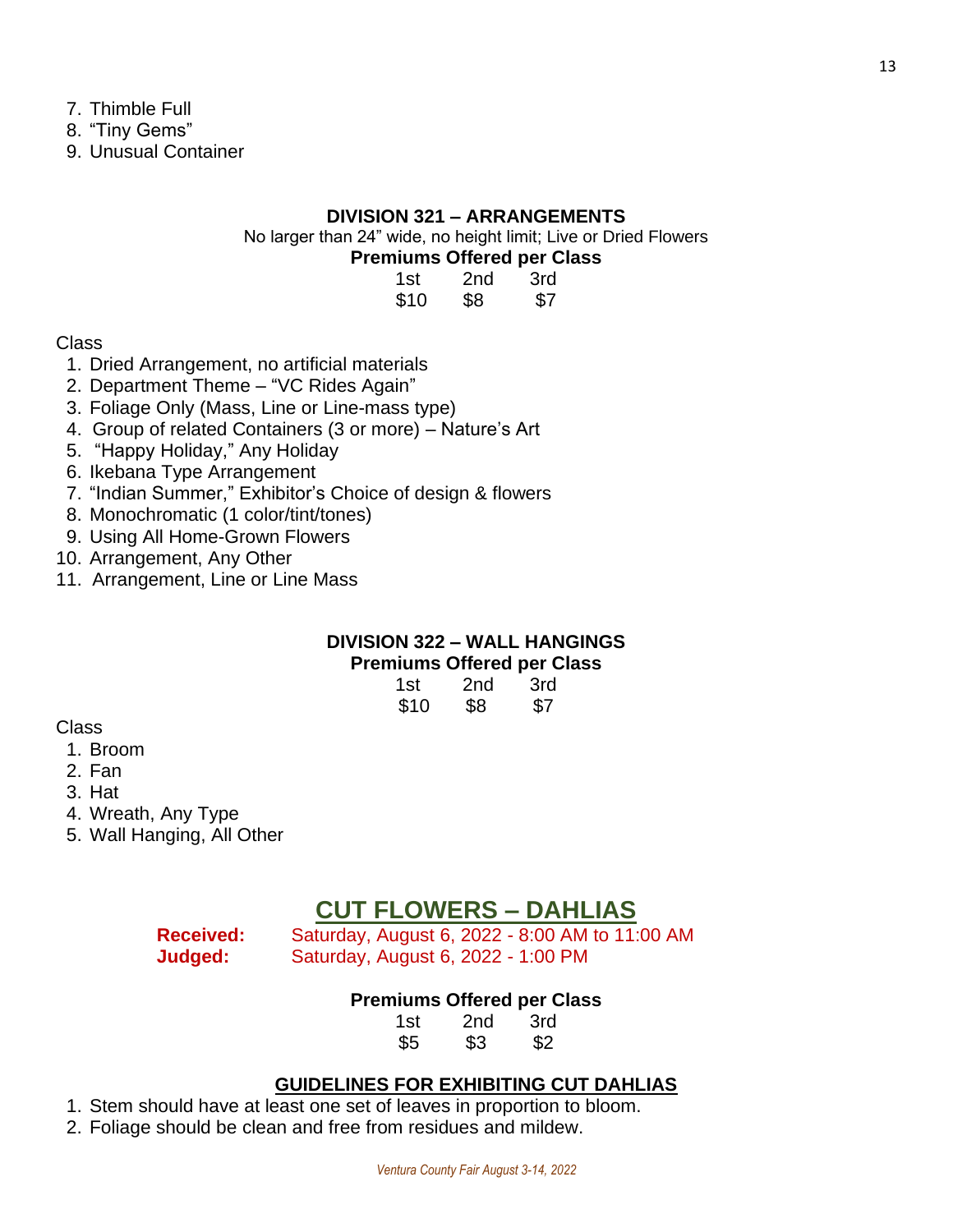- 3. Bloom should sit at a 45-dgree angle to stem.
- 4. Bloom should be uniform in size, color, and form.
- 5. Bloom is clear, clean, vibrant, and fresh.
- 6. No side buds.
- 7. 5% will be added to overall score for educational value for Dahlias that are named.
- 8. Framed Flowers in Dahlias are flowers, self-foliage only.

### **DIVISION 323 – DAHLIAS 2"- 4"**

(1 Stem) - Named Varieties

### **Class - Formal/Informal Decorative**

- 1. Pink Shades
- 2. Red Shades
- 3. Yellow Shades
- 4. Lavender/Purple Shades
- 5. White Shades
- 6. Bronze Shades
- 7. Orange/Apricot Shades
- 8. Bicolor &/or Variegated, Any Type
- 9. Blend, Any Color
- 10. Framed Flower, Self-Foliage Only (Fair to furnish frames reserve with the Superintendent)

### **Class - Cactus/Semi-Cactus/Laciniated**

- 11. Pink Shades
- 12. Red Shades
- 13. Yellow Shades
- 14. Lavender/Purple Shades
- 15. White Shades
- 16. Bronze Shades
- 17. Orange/Apricot Shades
- 18. Blend, Any Color
- 19. Framed Flower, Self-Foliage Only (Fair to furnish frames reserve with the Superintendent)

### **DIVISION 324 – DAHLIAS 4" - 6"**

(1 Stem) - Named Varieties

### **Class - Formal/Informal Decorative**

- 1. Pink Shades
- 2. Red Shades
- 3. Yellow Shades
- 4. Lavender/Purple Shades
- 5. White Shades
- 6. Bronze Shades
- 7. Orange/Apricot Shades
- 8. Bicolor &/or Variegated, Any Type
- 9. Blend, Any Color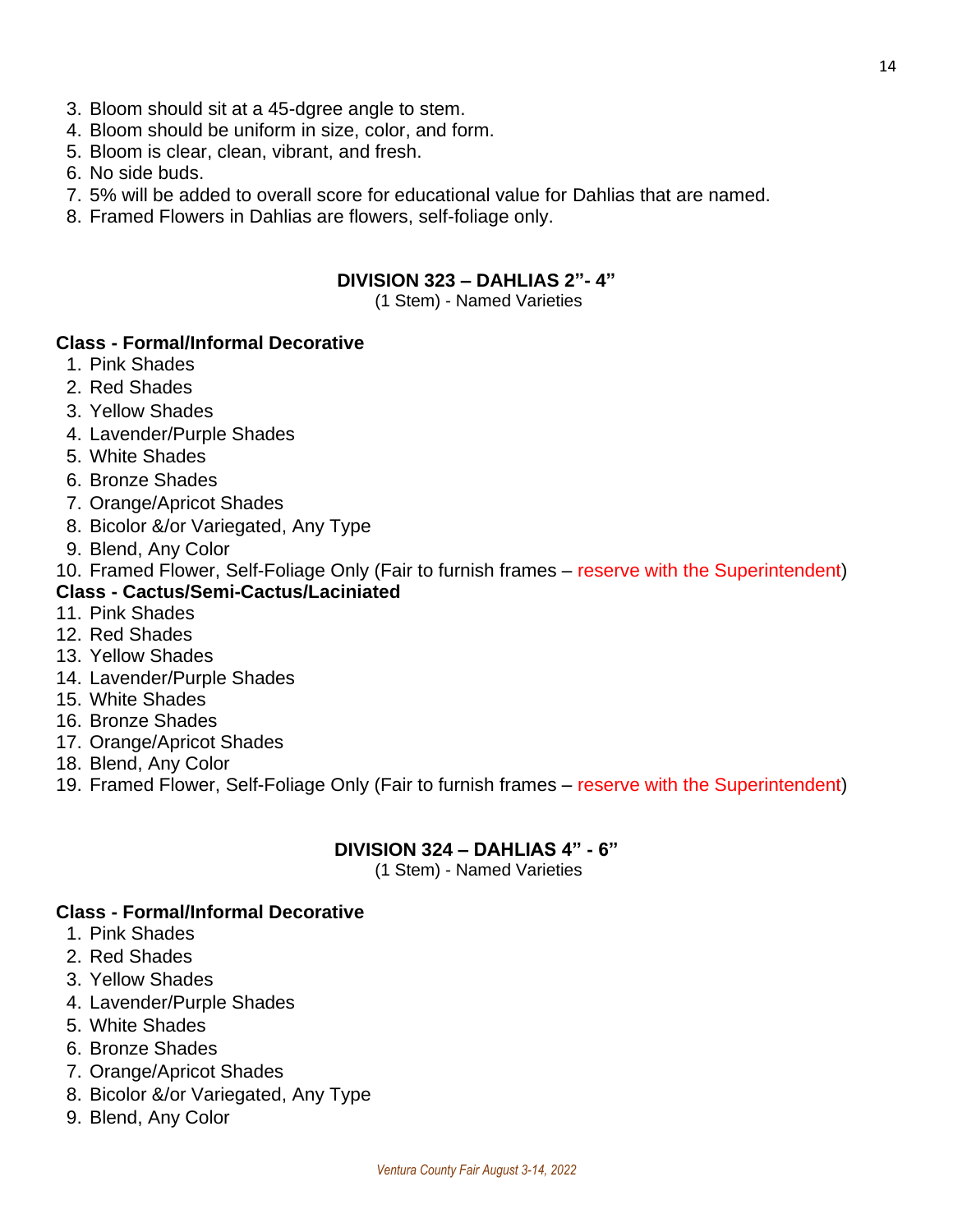#### 10. Framed Flower, Self-Foliage Only (Fair to furnish frames – reserve with the Superintendent) **Class - Cactus/Semi-Cactus/Laciniated**

- 11. Pink Shades
- 12. Red Shades
- 13. Yellow Shades
- 14. Lavender/Purple Shades
- 15. White Shades
- 16. Bronze Shades
- 17. Orange/Apricot Shades
- 18. Blend, Any Color
- 19. Framed Flower, Self-Foliage Only (Fair to furnish frames reserve with the Superintendent)

### **DIVISION 325 – DAHLIAS OVER 6"**

(1 Stem) - Named Varieties

### **Class - Formal/Informal Decorative**

- 1. White Shades **7. Pink Shades**
- 2. Bronze Shades 8. Red Shades
- 3. Orange/Apricot Shades 9. Yellow Shades
- 4. Bicolor/variegated, Any Color 10. Lavendar/Purple Shades
- 5. Any Other Color, not listed
- 6. Blend, Any Color

### **Class - Cactus/Semi-Cactus**

- 11. Any Other Color, not listed 17. Pink Shades
- 12. White Shades **18. Red Shades**
- 
- 
- 15. Blend, Any Color
- 
- 
- 
- 
- 
- 
- 13. Bronze Shades 19. Yellow Shades
- 14. Orange/Apricot Shades 20. Lavendar/Purple Shades

16. Bouquet of Left-over Flowers (make a bouquet using your left-over Dahlias, Fair to furnish vase)

### **CUT FLOWERS – ROSES**

**Received:** Saturday, August 6, 2022 - 8:00 AM to 11:00 AM **Judged:** Saturday, August 6, 2022 - 12:00 Noon

### **Premiums Offered per Class**

| 1st | 2 <sub>nd</sub> | 3rd |  |
|-----|-----------------|-----|--|
| \$5 | \$3             | \$2 |  |

### **GUIDELINES FOR EXHIBITING CUT ROSES**

- 1. Since stem and foliage is an important element in judging cut Roses, each Rose bloom should have sufficient foliage and stem length in proportion to the size of the Rose (i.e., at least one set of leaves and 8" minimum stem for larger Roses.)
- 2. Miniature Roses require the amount of stem and foliage to balance the size of the Rose.
- 3. Proper form for most Rose blooms occurs at the 1/3 to 1/2 open stages where their symmetrical unfolding of the petals will attain the most perfect phase of beauty.
- 4. Good, crisp, brilliant color without fading or blemishes is desirable.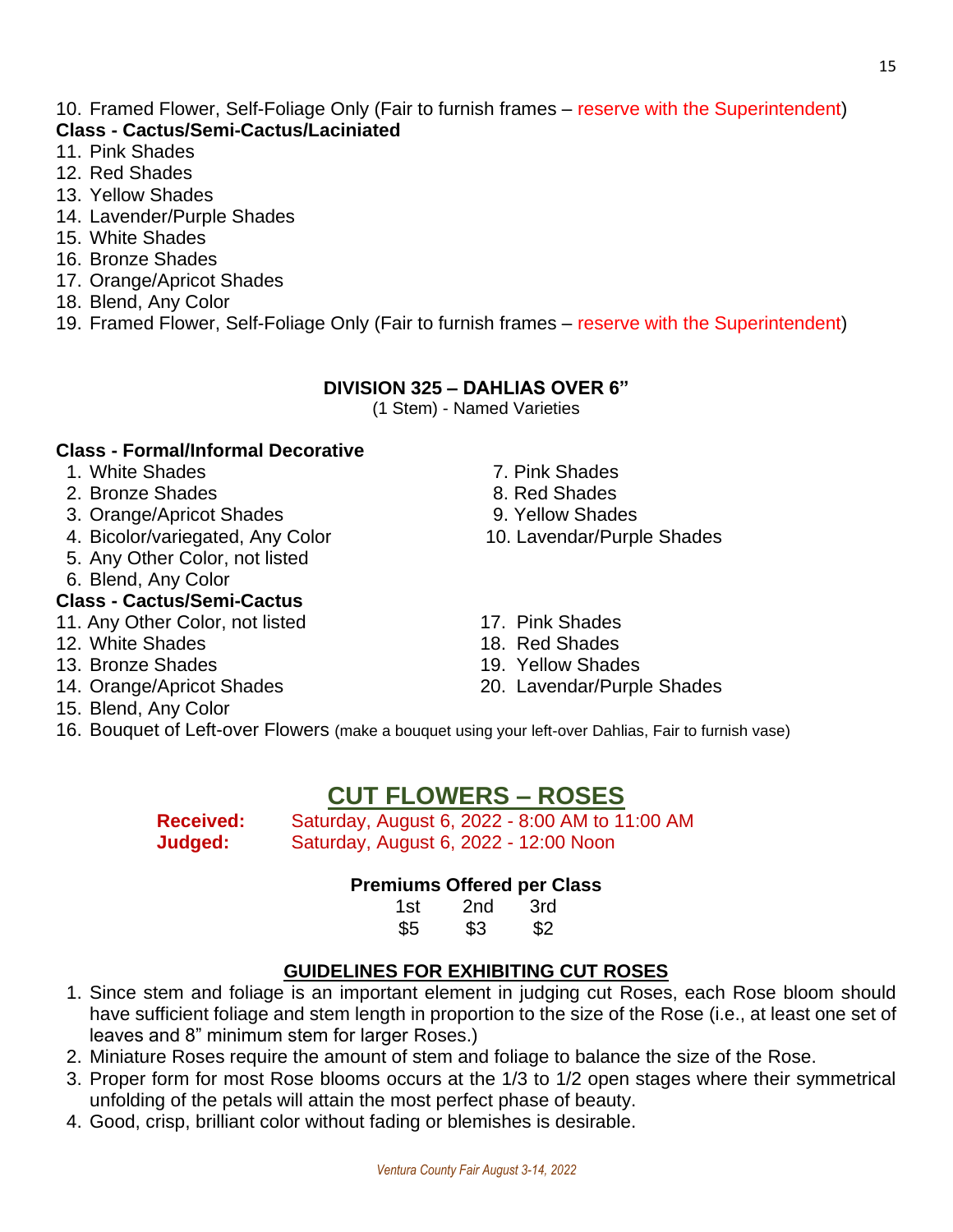- 6. Size of Rose bloom should be typical of its variety.
- 7. Polyanthas should be displayed in sprays with several blooms and buds showing color per stem.
- 8. Stem and foliage should be clean and free from spray residues and mildew.
- 9. Single Roses should have no more than 5 12 petals per bloom.
- 10. Named Variety Exhibits are encouraged but **required** in all named classes. **5% will be added to overall score for educational value for Roses that are named.**
- 11. Bloom cycle must consist of three stems showing cycle of bloom from a bud just unfurling to exhibition stage and freshly opened bloom.
- 12. No wedging except newspaper.

### **Premiums Offered per Class**

| 1st | 2nd | 3rd |
|-----|-----|-----|
| \$5 | \$3 | \$2 |

### **DIVISION 326 – HYBRID TEAS AND GRANDIFLORAS**

1 Stem – 1 Named Variety - 1 Bloom per stem except for spray Classes

### Class

- 1. Bloom Cycle (bud, 1/3 to 1/2 open, full) 3 stems, one container
- 2. Named, without side buds, A-B-C-D-E-F
- 3. Named, without side buds, G-H-I-J-K
- 4. Named, without side buds, L
- 5. Named, without side buds, M
- 6. Named, without side buds, N-O-P
- 7. Named, without side buds, Q-R-S-T
- 8. Named, without side buds, U-V-W-X-Y-Z
- 9. Hybrid Tea/Grandiflora Spray
- 10. Artist's Palette, 5 kinds, no foliage (Fair to furnish palettes reserve with the Superintendent)
- 11. Framed Flowers, Self-Foliage Only (Fair to furnish frames reserve with the Superintendent)

### **DIVISION 327 – FLORIBUNDA OR POLYANTHA**

1 Stem/Spray - Named Variety

### Class

- 1. Floribunda, A-B-C, 1 spray
- 2. Floribunda, D-E-F, 1 spray
- 3. Floribunda, G-O, 1 spray
- 4. Floribunda, P-Z, 1 spray
- 5. Floribunda, A-B-C, 1 stem
- 6. Floribunda, D-E-F, 1 stem
- 7. Floribunda, G-O, 1 stem
- 8. Floribunda, P-Z, 1 stem
- 9. Polyantha, Pink & Pink Blends, 1 spray
- 10. Polyantha, Red & Red Blends, 1 spray
- 11. Polyantha, All Other, 1 spray
- 12. Framed Flowers, Self-Foliage Only (Fair to furnish frames reserve with the Superintendent)
- 13. Artist's Palette, 5 kinds, no foliage (Fair to furnish palette reserve with the Superintendent)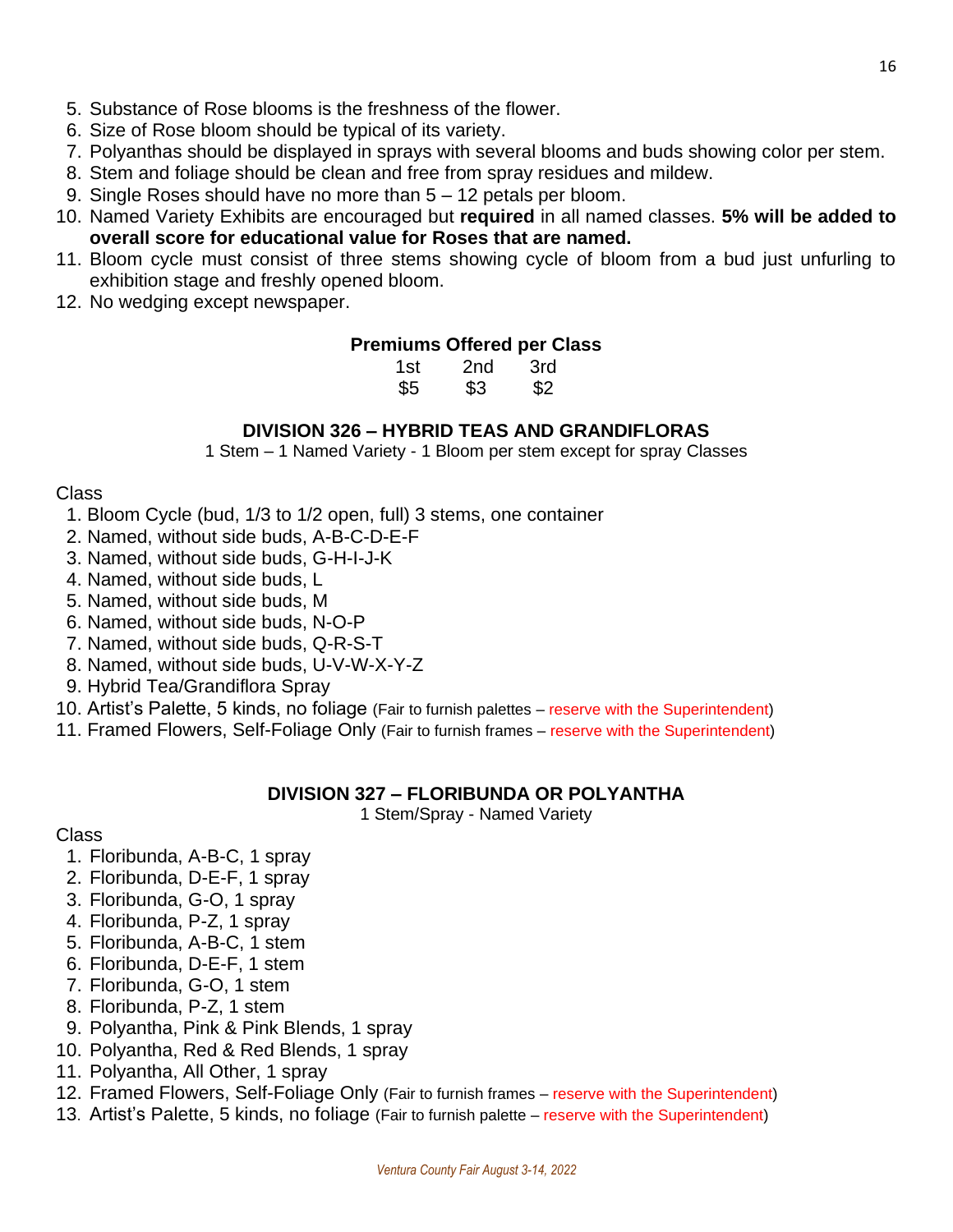### **DIVISION 328 – MINIATURE AND MINI-FLORA ROSES**

Named Variety

### Class

- 1. Miniature Climber
- 2. Bloom Cycle (Bud, 1/3 to 1/2 open, full), 3 stems, one container
- 3. Artist's Palette, 7 different Roses, no foliage (Fair to furnish palette reserve with the Superintendent)
- 4. One stem, A-S
- 5. One stem, T-Z
- 6. One spray, A-S
- 7. One spray, T-Z
- 8. Framed Flowers, Self-Foliage Only (Fair to furnish frame reserve with the Superintendent)
- 9. English Box, 6 stems (Fair to furnish -- reserve with the Superintendent)

### **DIVISION 329 – SHRUB AND MISCELLANEOUS ROSES**

1 stem or spray – Named Variety

### Class

- 1. Climbers, with no bush counterpart
- 2. Old Garden Rose, A-Z
- 3. Any Shrub, named Variety, A-R
- 4. Any Shrub, named Variety, S-Z
- 5. Artist's Palette, 5 kinds or types, no foliage (Fair to furnish palette reserve with the Superintendent)
- 6. Framed Flowers, Self-Foliage only (Fair to furnish frames reserve with the Superintendent)
- 7. Bouquet of Left-over Flowers (Make a bouquet using your left-over Roses, Fair to furnish vase reserve with the Superintendent)

### **DIVISION 315 – MINIATURE GARDEN AND/OR DISH GARDEN, & TERRARIUM**

Combination of colors must be in harmony, not overcrowded, color good, foliage clean, size not to exceed 24". Plants must be named

### **Premiums Offered per Class**

| 1st | 2 <sub>nd</sub> | 3 <sup>rd</sup> |
|-----|-----------------|-----------------|
| \$9 | \$8             | \$6             |

### Class

- 1. Miniature General Garden (Terrarium) in clear container
- 2. Miniature Tropical Garden (Terrarium) in clear container
- 3. Miniature Garden (Terrarium) in clear container, all others
- 4. Dish Garden, Cacti and/or Succulent under 12"
- 5. Dish Garden, Cacti and/or Succulent over 12"
- 6. Dish Garden, all others under 12"
- 7. Dish Garden, all others over 12"

## **CUT FLOWERS - ANNUAL, BEGONIA, BULBS,** CHRYSANTHEMUM, HIBISCUS, SAINTPAULIA, PERENNIAL, **VINE & EXOTIC BLOOMS**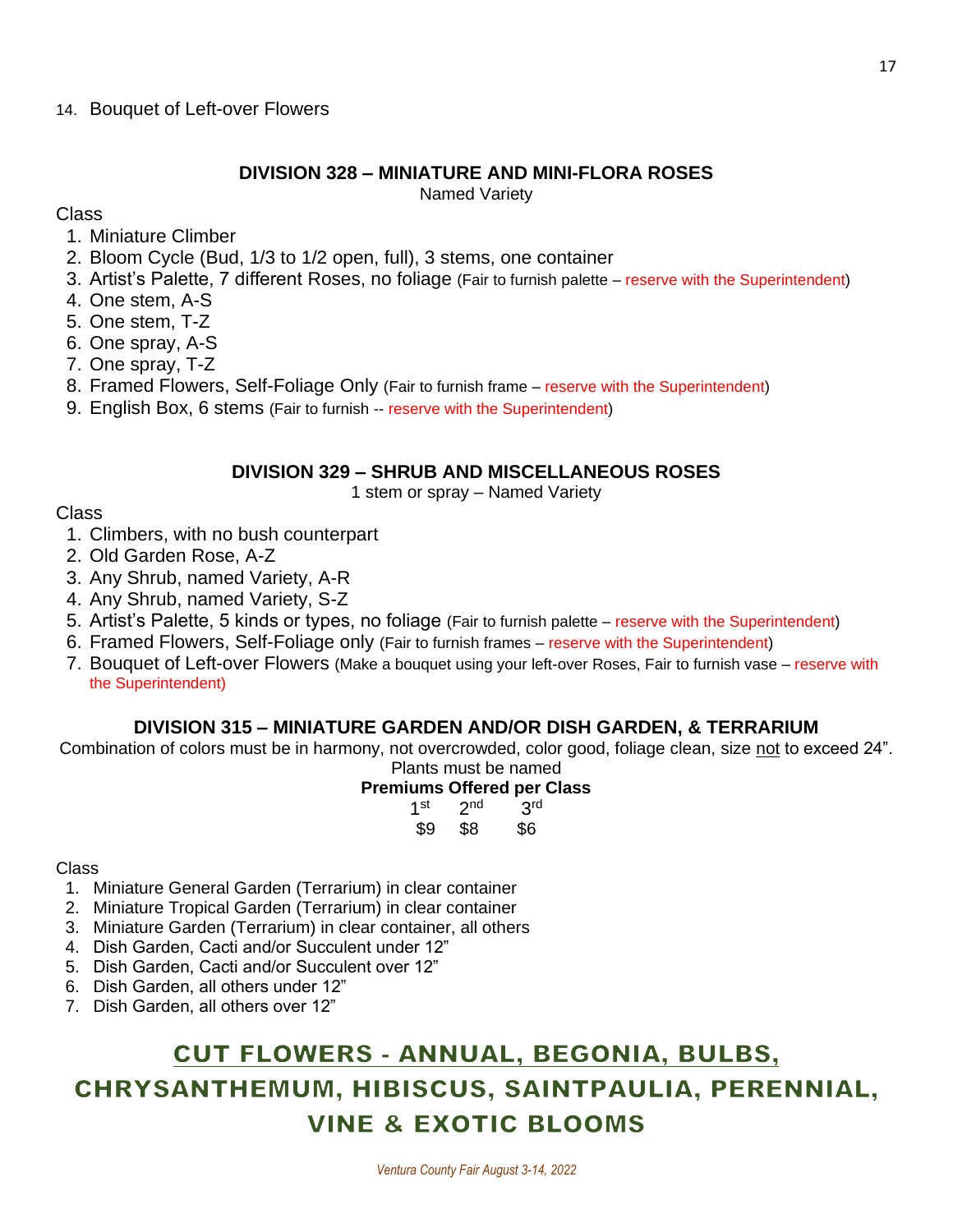## **Received:** Saturday, August 13, 2022 - 8:00 AM to 11:00 AM

### **Judged:** Saturday, August 13, 2022 - 1:00 PM

### **Premiums Offered per Class**

| 1st | 2nd | 3rd |
|-----|-----|-----|
| \$5 | \$3 | \$2 |

### **DIVISION 336 – ANNUALS**

(Planted from seed) - 3 Stems

### Class

- 1. Cosmos
- 2. Marigolds, Large Orange
- 3. Marigolds, Any Other
- 4. Marigolds, Large Light Yellow
- 5. Marigolds, Pygmy, Any Color
- 6. Zinnias, Yellow
- 7. Zinnias, Variegated
- 8. Zinnias, Any Other Color
- 9. Zinnias, Pink
- 10. Zinnias, Red
- 11. Zinnias, Salmon
- 12. Zinnias, Mixed Colors (Six Stems)
- 13. Gloriosa/Daisy
- 14.Annual, Any Other, Red
- 15.Annual, Any Other
- 16.Framed Flowers, Self-Foliage Only (Fair to furnish frames reserve with the Superintendent)
- 17. Bouquet of Left-over Flowers (Make a bouquet using your left-over Annuals. Fair to furnish vase—reserve with the Superintendent)

### **DIVISION 337 – PERENNIALS, BULBS & TUBERS**

(3 Stems/Sprays – 1 Variety – Unless stated otherwise)

- Class
	- 1. Alstroemeria
- 2. Amaryllis, Belladonna/Clinium (1 stem)
- 3. Asters, Any Color/Type
- 4. Begonia, Tuber, Any Color
- 5. Begonia, Fibrous
- 6. Calla Lily (1 stem)
- 7. Canna (1 stem)
- 8. Chrysanthemum, Any Type
- 9. Chrysanthemum, Single or Daisy
- 10. Cosmos, Any Color
- 11. Dianthus, Any Color
- 12. Gerbera, Any Color
- 13. Lily, Any Other (1 stem)
- 14. Oriental Lily (1 stem)
- 15. Salvia
- 16. Bulb, Any Other (1 stem)
- 17. Perennials, Any Other, Pink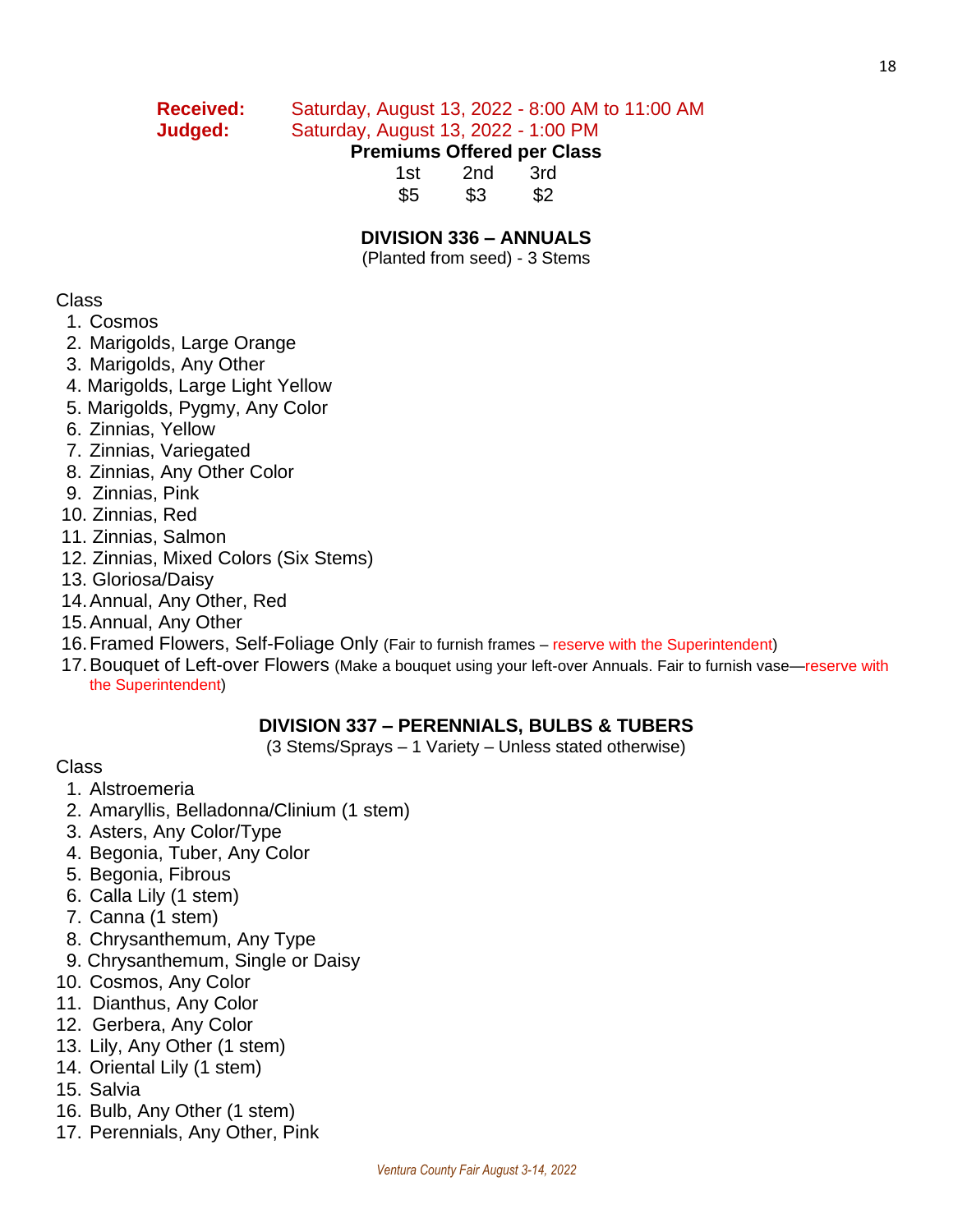- 18. Perennials, Any Other, Red
- 19. Perennials, Any Other
- 20. Framed Flowers, Self-Foliage Only (Fair to furnish frames reserve with the Superintendent)
- 21. Bouquet of Left-over Flowers (Make using your left-over Perennials and Bulb, Fair to furnish vase, reserve with the Superintendent)
- 22. Vinca

### **DIVISION 338 – BEGONIA BLOOMS**

#### All Classes except Class 2 to be floated - 1 Bloom

### Class

- 1. Begonia, Tuber Type, Any Color
- 2. Begonia, Stem Fibrous Type, with or without foliage (entire bract)
- 3. Begonia, Yellow
- 4. Begonia, White
- 5. Begonia, Pink
- 6. Begonia, Red
- 7. Begonia, Bi-Color
- 8. Framed Flowers, Self-Foliage Only (Fair to furnish frames reserve with the Superintendent)

### **DIVISION 339 – SAINTPAULIA BLOOMS**

All classes 3 blooms to be floated

### Class

- 1. Saintpaulia, Purple/Dark Blue, Two-tone
- 2. Saintpaulia, Medium/Light Blue, Two-tone
- 3. Saintpaulia, Lavender/Orchid, Two-tone
- 4. Saintpaulia, Pink, Two-tone
- 5. Saintpaulia, Red/Fuchsia/Wine/Coral, Two-tone
- 6. Saintpaulia, White/Tints, Two-tone
- 7. Saintpaulia, Multicolor
- 8. Saintpaulia, Fantasies
- 9. Saintpaulia, Pinwheels (Chimeras)
- 10. Saintpaulia, any edge
- 11. Saintpaulia, Miniature, Any Color, any edge
- 12. Saintpaulia, Semi-Miniature, Any Color, any edge
- 13. Gesneriad, Nemathanthus
- 14. Gesneriad, Episcia, Alsobia, Any Other
- 15. Framed Flowers, Self-Foliage Only, 1 to 3 stalks, (Fair to furnish frames reserve with the Superintendent)
- 16. English Box, 6 stems (Reserve with the Superintendent)
- 17. Artist Palette (Reserve with the Superintendent)

### **DIVISION 340 – HIBISCUS, SHRUB AND TREE BLOOM**

(3 Stems/Branches except where noted) May be floated

Class

1. Agapanthus (1 stem) 23. Callistemon (Bottle Brush)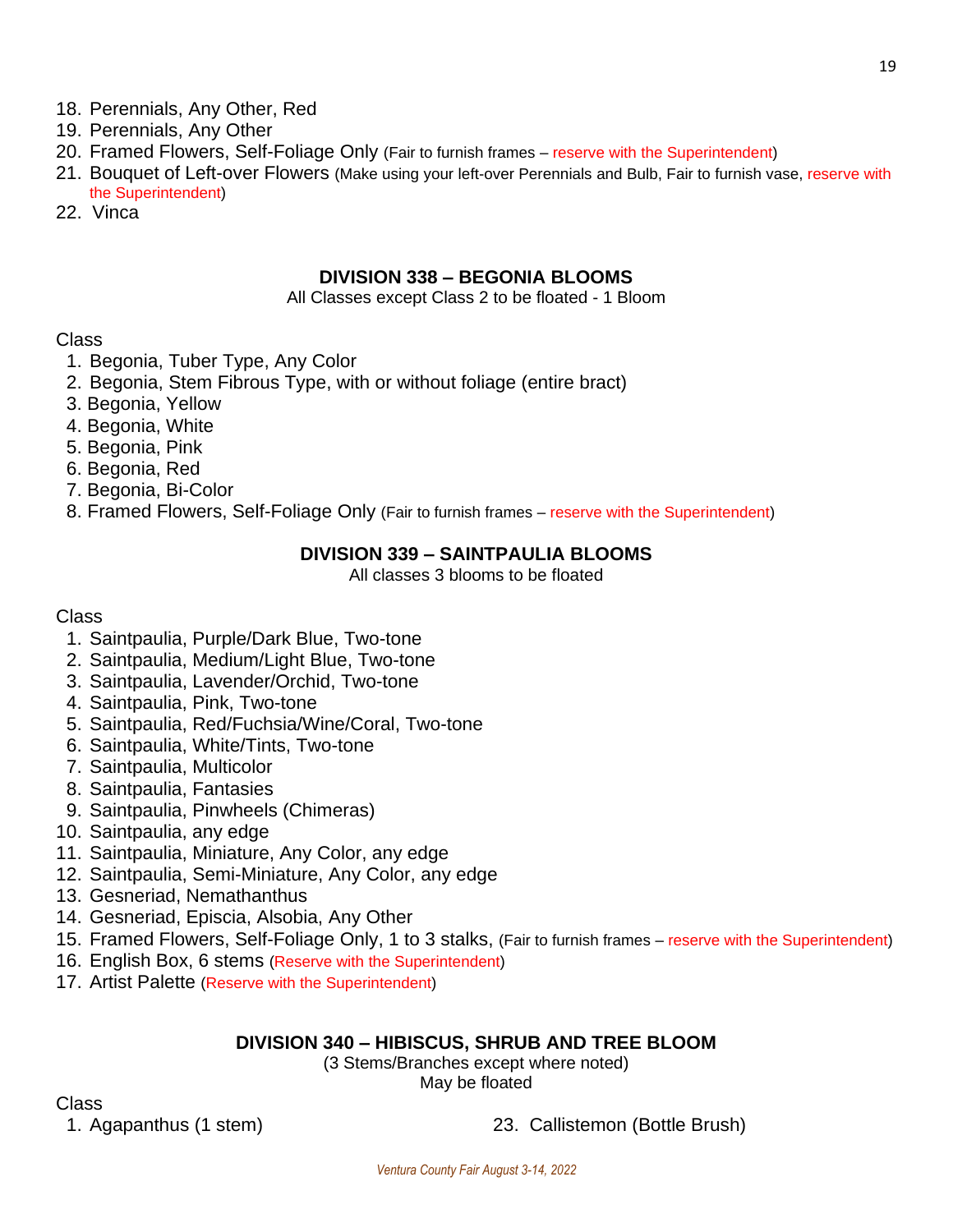- 2. Bird of Paradise (1 stem) 24. Crepe Myrtle
- 
- 4. Fuchsia (large 3 blooms\small 5 blooms)
- 5. Hibiscus, Pink
- 6. Hibiscus, Red
- 7. Hibiscus, Yellow
- 8. Hibiscus, All Other Shades
- 9. Hydrangea (1 stem)
- 10. Geranium, Any Color
- 11. Kangaroo Paw
- 12. Oleander, White
- 13. Oleander, Red
- 14. Oleander, Any Other
- 15. Protea Bloom (1 stem)
- 16. Any Red Shrub Bloom
- 17. Any Pink Shrub Bloom
- 18. Shrub, Any Other
- 19. Any Red Tree Bloom
- 20. Any Pink Tree Bloom
- 21. Tree Bloom, Any Other
- 22. Framed Flowers, Self-Foliage Only, 1-3 stems (Fair to furnish frames reserve with the Superintendent)

### **DIVISION 341 – VINE BLOOMS**

(3 Branches - May be Floated)

### Class

- 1. Bougainvillea, Purple
- 2. Bougainvillea, White
- 3. Bougainvillea, Red
- 4. Bougainvillea, All Other Shades
- 5. Framed Flowers, Self-Foliage Only
- 6. Lantana
- 7. Mandevilla
- 8. Star Jasmine
- 9. Vine Bloom, All Other

### **DIVISION 342 – EXOTIC FLOWERS**

(Leaf optional, some to be floated)

### Class

- 1. Epidendrun (1 cluster)
- 2. Gardenia (3 stems)
- 3. Orchid (1 bloom floated)
- 4. Plumeria (5 blooms)
- 5. Plumeria, English Box (6 blooms)
- 6. Framed Flower, Self-Foliage Only
- 7. English Box, 6 stems, Any Other Flower *(Reserve with Superintendent)*
- 8. Artist's Palette *(5 large blooms or 7 small blooms – reserve with Superintendent)*
- 9. Any Other not listed, Large (3 blooms), Small (5 blooms)
- 
- 3. Butterfly Bush 25. Hydrangea (Lace Cap)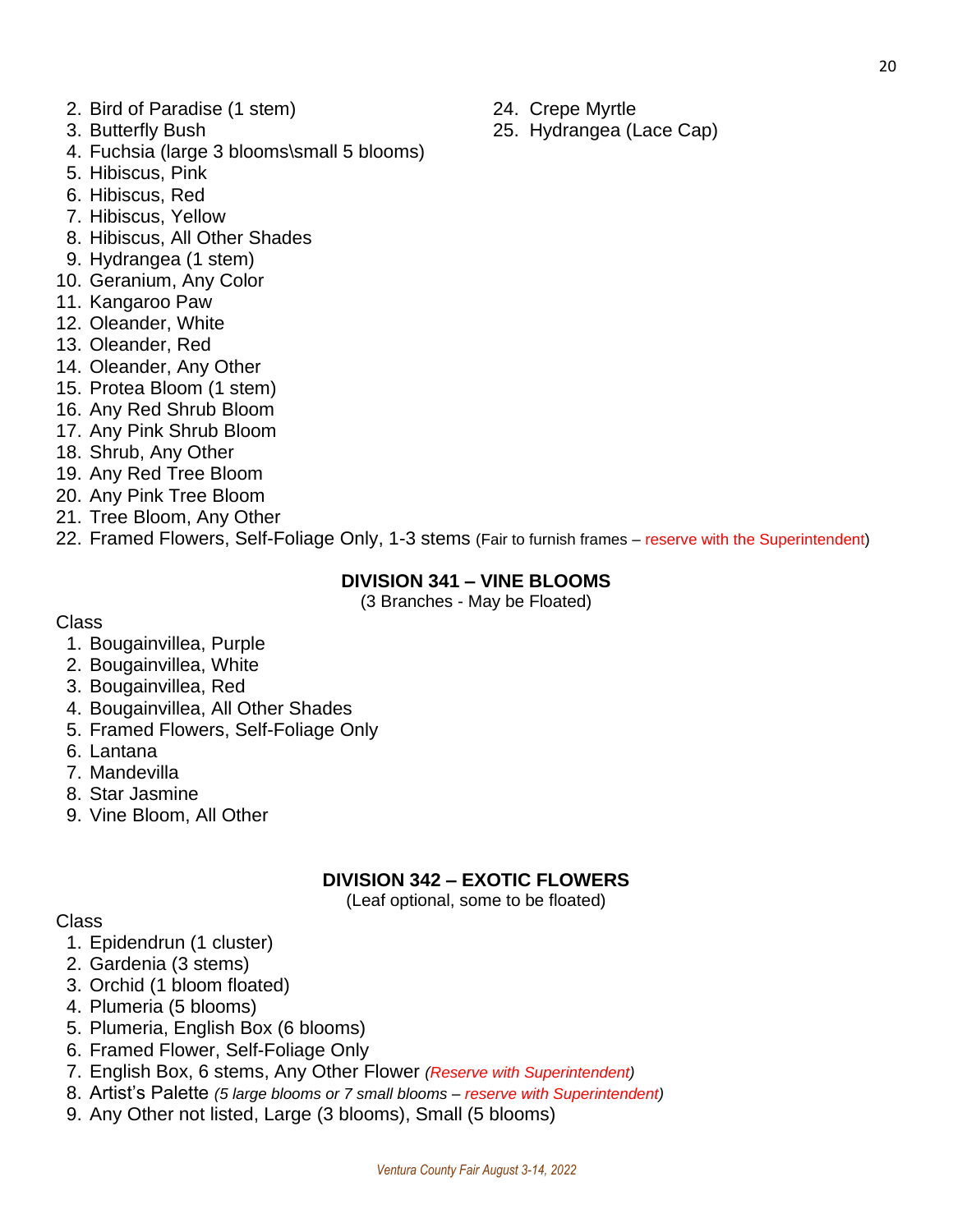# FLORICULTURE YOUTH

### **YOUTH RULES**

- 1. Youth is defined as a child 14 years of age or younger (including 4-H, Grange and FFA).
- 2. Management will not be responsible for loss or damage to plants, containers, or accessories.
- 3. Any exhibit the Judges determine is out of Class, they can/will disqualify.

### **DANISH SYSTEM OF JUDGING**

The Danish System of Judging is based upon established standards of quality for each type of product. In this system, each exhibit is judged according to how well it meets that standard rather than how well it compares with other exhibits. In all Junior Departments using the Danish system, the following guidelines shall be used by the Judges:

### **Judging Scale – Danish System**

Red: Good 84%-91% White: Average 70%-83% No Award: Poor 69% or less

Blue: Superior 92%-100%

### **Youth Age Groups**

Group  $I - 4$ , 5 & 6 years Group  $II - 7$ , 8 & 9 years Group III – 10, 11, 12, 13 & 14 years

## YOUTH PLANTS

| <b>Received:</b> | Sunday, July 31, 2022 - 12:00 PM to 5:00 PM or    |
|------------------|---------------------------------------------------|
|                  | Monday, August 1, 2022 - 8:00 AM to 12:00 PM      |
| Judged:          | Tuesday, August 2, 2022 - NOON                    |
| <b>Removed:</b>  | Monday, August 15, 2022 - by 5:00 PM by Exhibitor |

### **DIVISION 360 – PLANTS**

Size not to exceed 24"

### Class

- 1. Cacti and/or Succulents
- 2. Dish Garden, Cacti and/or Succulents
- 3. Dish Garden, General
- 4. Flowering Plants
- 5. Foliage Plants
- 6. Plant in Unusual Container
- 7. Rock Planting
- 8. Octopus Garden (Miniature Garden using Succulent plants. Use a jar, deep dish, bowl, or decorative box. Not to exceed 8" x 8".)
- 9. Plant, Any Other